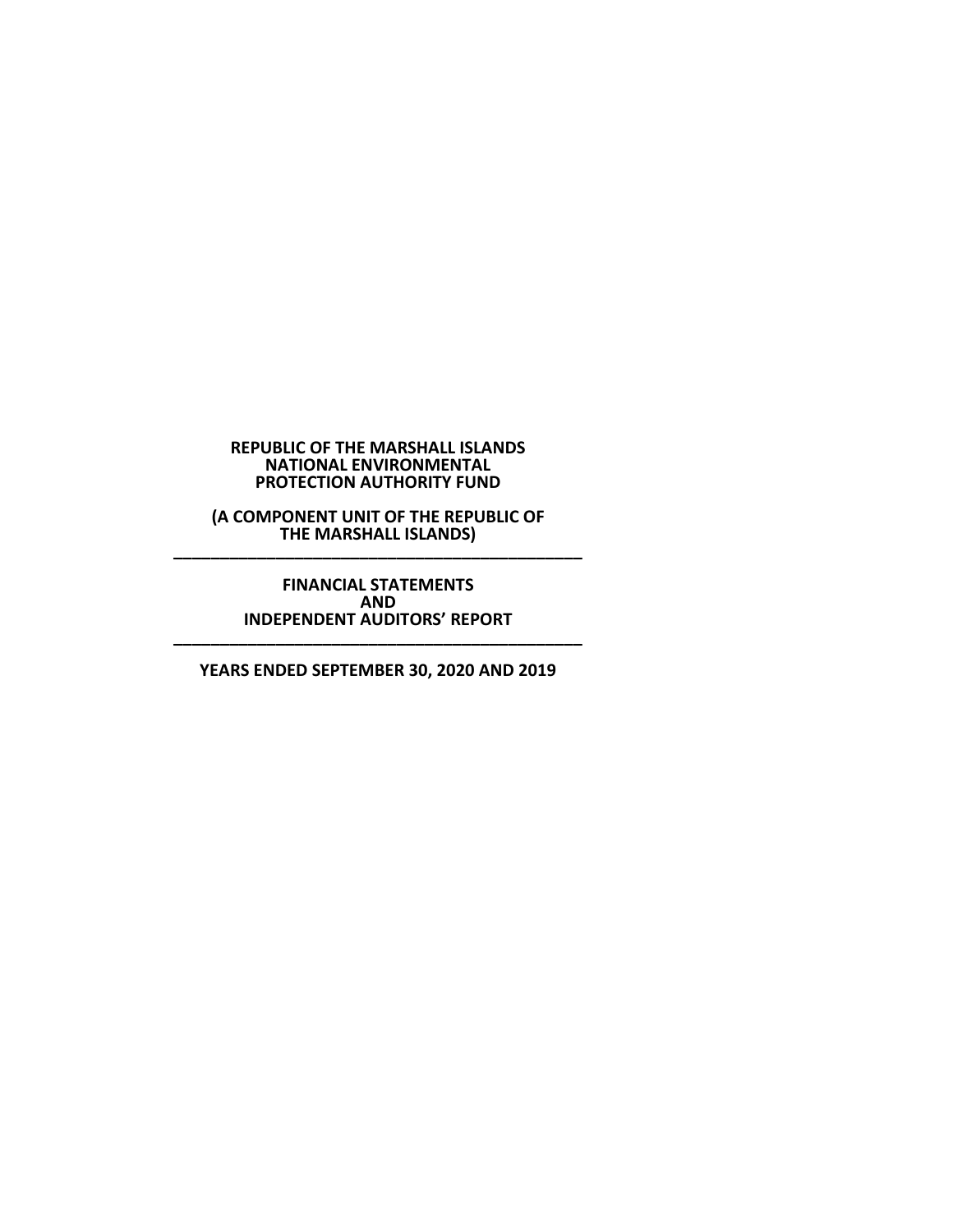Years Ended September 30, 2020 and 2019

# Table of Contents

|      |                                                                                                                                                                                            | Page No. |
|------|--------------------------------------------------------------------------------------------------------------------------------------------------------------------------------------------|----------|
| I.   | <b>INDEPENDENT AUDITORS' REPORT</b>                                                                                                                                                        | 1        |
| II.  | <b>MANAGEMENT'S DISCUSSION AND ANALYSIS</b>                                                                                                                                                | 3        |
| III. | <b>FINANCIAL STATEMENTS:</b>                                                                                                                                                               |          |
|      | <b>Statements of Net Position</b>                                                                                                                                                          | 7        |
|      | Statements of Revenues, Expenses and Changes in Net Position                                                                                                                               | 8        |
|      | <b>Statements of Cash Flows</b>                                                                                                                                                            | 9        |
|      | Notes to Financial Statements                                                                                                                                                              | 10       |
| IV.  | INDEPENDENT AUDITORS' REPORT ON COMPLIANCE WITH<br><b>LAWS AND REGULATIONS</b>                                                                                                             |          |
|      | Independent Auditors' Report on Internal Control Over Financial<br>Reporting and on Compliance and Other Matters Based on an<br>Audit of Financial Statements Performed in Accordance With |          |
|      | <b>Government Auditing Standards</b>                                                                                                                                                       | 18       |
|      | Unresolved Prior Year Findings                                                                                                                                                             | 20       |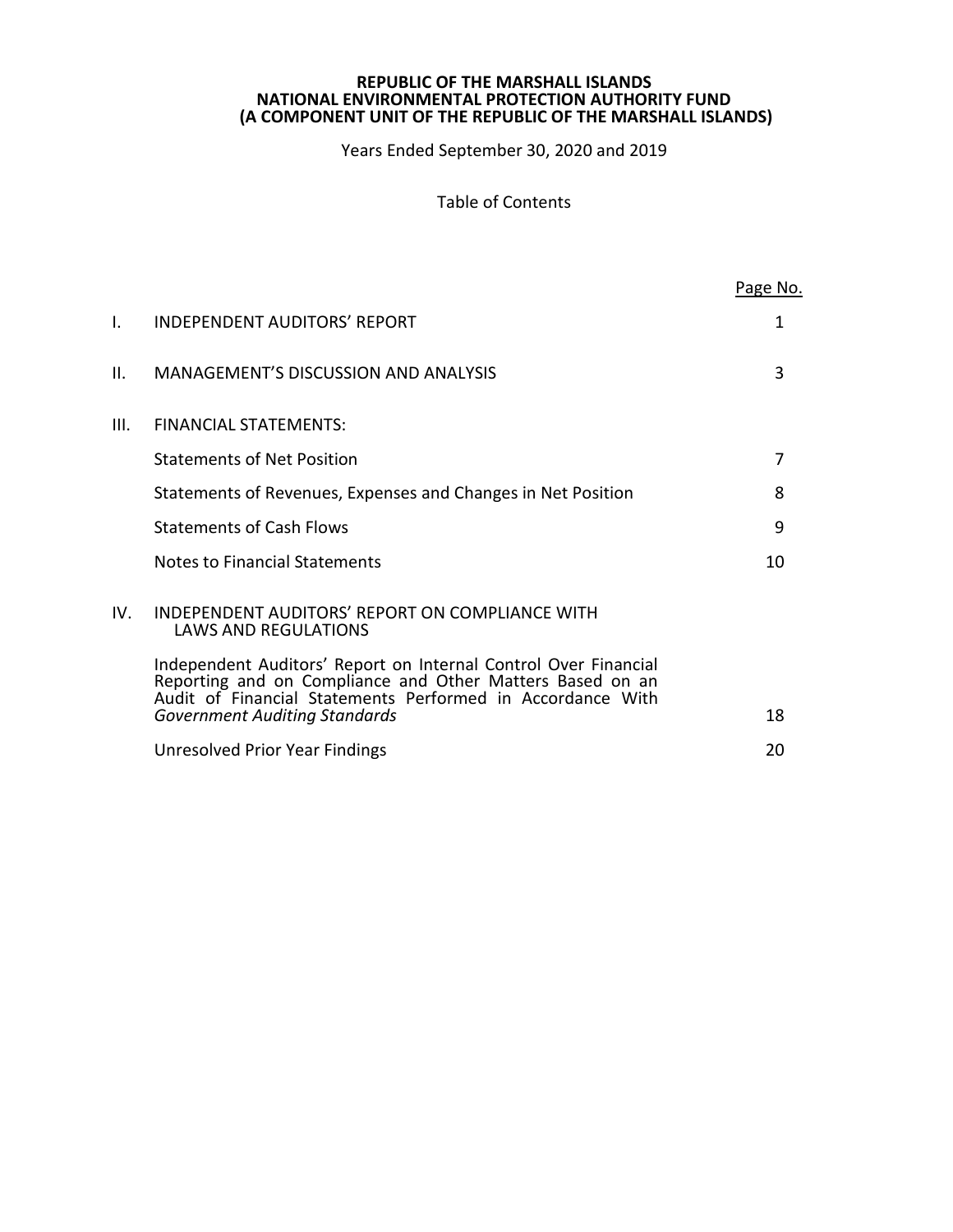# **Deloitte.**

Deloitte & Touche LLP 361 South Marine Corps Drive Tamuning, GU 96913 USA

Tel: +1 (671) 646-3884 Fax: +1 (671) 649-4265

www.deloitte.com

# **INDEPENDENT AUDITORS' REPORT**

Board of Directors Republic of the Marshall Islands National Environmental Protection Authority Fund:

# **Report on the Financial Statements**

We have audited the accompanying financial statements of the Republic of the Marshall Islands National Environmental Protection Authority Fund (EPA), a component unit of the Republic of the Marshall Islands, which comprise the statements of net position as of September 30, 2020 and 2019, and the related statements of revenues, expenses and changes in net position and of cash flows for the years then ended, and the related notes to the financial statements.

# *Management's Responsibility for the Financial Statements*

Management is responsible for the preparation and fair presentation of these financial statements in accordance with accounting principles generally accepted in the United States of America; this includes the design, implementation, and maintenance of internal control relevant to the preparation and fair presentation of financial statements that are free from material misstatement, whether due to fraud or error.

#### *Auditors' Responsibility*

Our responsibility is to express an opinion on these financial statements based on our audits. We conducted our audits in accordance with auditing standards generally accepted in the United States of America and the standards applicable to financial audits contained in *Government Auditing Standards,* issued by the Comptroller General of the United States. Those standards require that we plan and perform the audit to obtain reasonable assurance about whether the financial statements are free from material misstatement.

An audit involves performing procedures to obtain audit evidence about the amounts and disclosures in the financial statements. The procedures selected depend on the auditor's judgment, including the assessment of the risks of material misstatement of the financial statements, whether due to fraud or error. In making those risk assessments, the auditor considers internal control relevant to the entity's preparation and fair presentation of the financial statements in order to design audit procedures that are appropriate in the circumstances, but not for the purpose of expressing an opinion on the effectiveness of the entity's internal control. Accordingly, we express no such opinion. An audit also includes evaluating the appropriateness of accounting policies used and the reasonableness of significant accounting estimates made by management, as well as evaluating the overall presentation of the financial statements.

We believe that the audit evidence we have obtained is sufficient and appropriate to provide a basis for our audit opinion.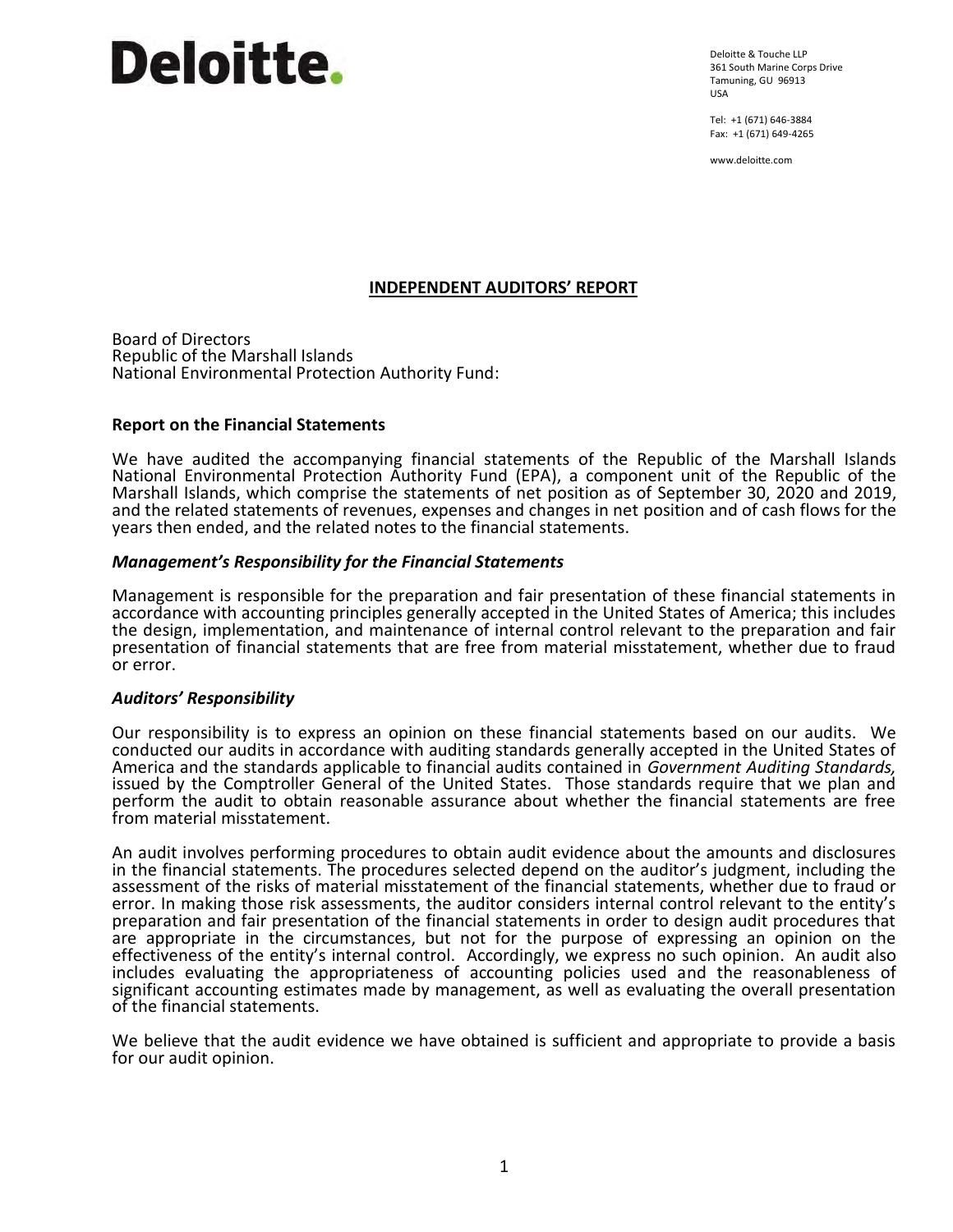# Deloitte.

# *Opinion*

In our opinion, the financial statements referred to above present fairly, in all material respects, the financial position of EPA as of September 30, 2020 and 2019, and the changes in its financial position and its cash flows for the years then ended in accordance with accounting principles generally accepted in the United States of America.

# *Emphasis of Matter*

#### *COVID-19*

As discussed in Note 7 to the financial statements, EPA has determined that the COVID-19 pandemic may negatively impact its business, results of operations and net position. EPA is unable to reasonably estimate its ultimate financial impact. Our opinion is not modified with respect to this matter.

# *Other Matters*

# *Required Supplementary Information*

Accounting principles generally accepted in the United States of America require that the Management's Discussion and Analysis on pages 3 through 6 be presented to supplement the financial statements. Such information, although not a part of the financial statements, is required by the Governmental Accounting Standards Board who considers it to be an essential part of financial reporting for placing the financial statements in an appropriate operational, economic, or historical context. We have applied certain limited procedures to the required supplementary information in accordance with auditing standards generally accepted in the United States of America, which consisted of inquiries of management about the methods of preparing the information and comparing the information for consistency with management's responses to our inquiries, the financial statements, and other knowledge we obtained during our audit of the financial statements. We do not express an opinion or provide any assurance on the information because the limited procedures do not provide us with sufficient evidence to express an opinion or provide any assurance.

# **Other Reporting Required by** *Government Auditing Standards*

In accordance with *Government Auditing Standards*, we have also issued our report dated October 12, 2021, on our consideration of EPA's internal control over financial reporting and on our tests of its compliance with certain provisions of laws, regulations, contracts, and grant agreements and other matters. The purpose of that report is solely to describe the scope of our testing of internal control over financial reporting and compliance and the results of that testing, and not to provide an opinion on the effectiveness of EPA's internal control over financial reporting or on compliance. That report is an integral part of an audit performed in accordance with *Government Auditing Standards* in considering EPA's internal control over financial reporting and compliance.

lotte Hardellt

October 12, 2021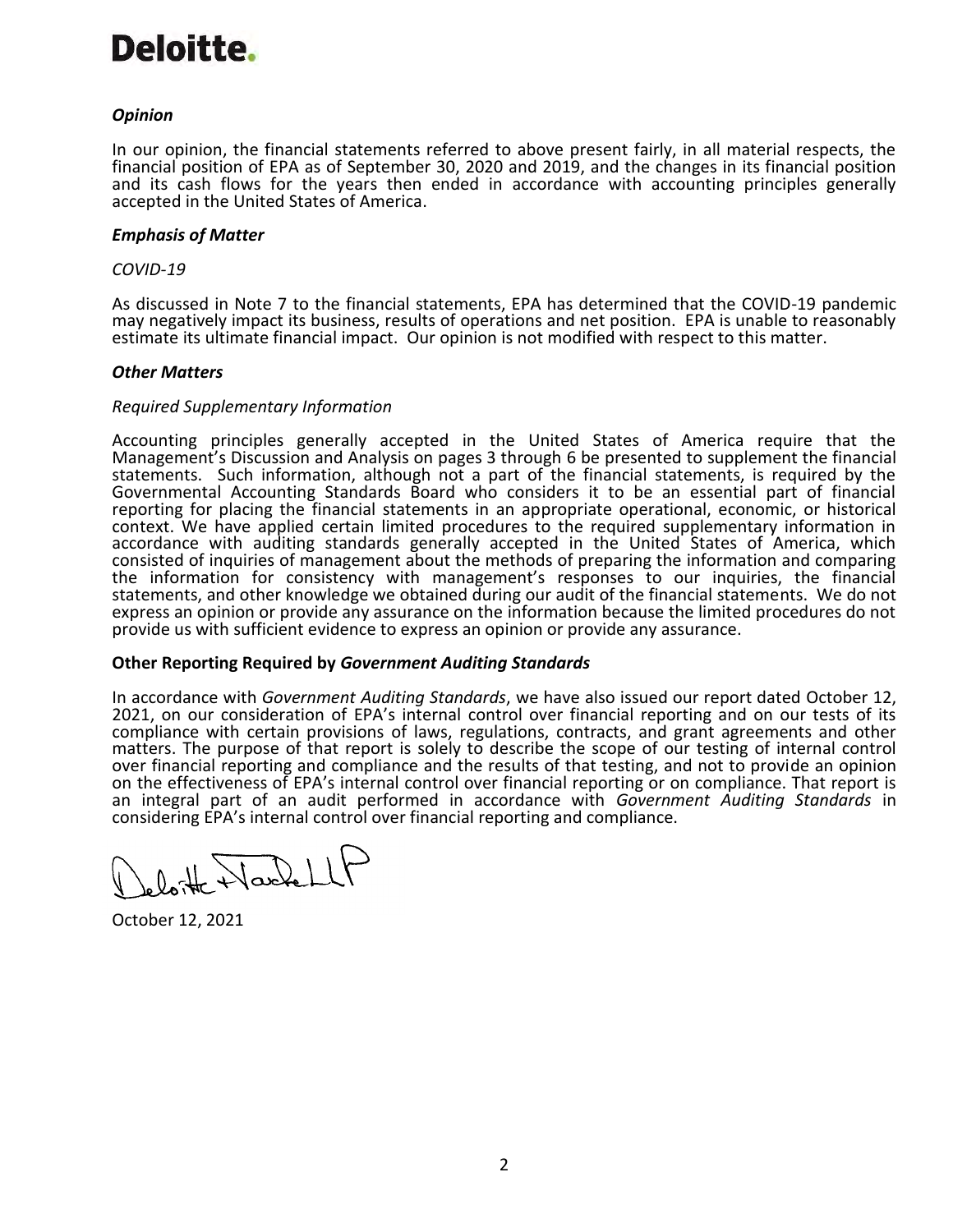#### Management's Discussion and Analysis Years Ended September 30, 2020 and 2019

This section of the Environmental Protection Authority annual financial report presents our discussion and analysis of EPA's financial performance during the fiscal year that ended on September 30, 2020. Please read it in conjunction with the financial statements, which follow this section.

# **EPA PURPOSE AND MANDATE**

EPA was first established in 1984 while the RMI was in its last years as a UN Trust Territory administered by the USA. The *Environmental Protection Act* and the activities encompassed by the EPA were largely set up at that time. A global shift in focus towards environmental issues, increased rate of development and issues such as waste management on small islands has left the EPA in a rapidly changing environment with a need to reassess its role and mandate. As a result of the foregoing, EPA is looked upon by the general public and government for the total management of the environment although our acts only give us the authority to protect and police and these acts in some cases are so general in nature that we do not have a clear authority to act to protect in some cases.

The purpose of EPA in the RMI is to study and monitor the human and natural impacts in the following major areas:

- Water Quality Monitoring and Laboratory
- Land, Coastal, and Conservation Management
- Waste and Pollution, and;
- Education and Awareness

The functions and duties of the EPA are mandated under the following Acts and Legislation:

- An Act to provide for the establishment of a National Environmental Protection Authority for the protection and management of the environment National Environment Protection Act 1984 [P.L. 1984-31][P.L. 1987-2].
- EPA is responsible for the administration, control, custody and management of the Coastal Zone, and for the implementation of the provisions of the *Coastal Conservation Act (1988)*, with respect to the obligations and mandates described above in the *Environment Protection Act (1984)*[P.L. 1988-13].
- *Public Health, Safety and Welfare Act, Chapter 1 Public Health and Sanitation*, EPA in the past conducted food inspections to improve safety of foods sold by grocery stores, restaurants and cooked food. EPA continues to do public awareness on the importance of having sanitary toilet facilities and septic systems; however budgetary constraints and limited human resources have limited EPAs ability to continue to take the lead on Food Safety in the RMI. This issue is currently being revisited with the Min. of Health, which has the mandate to undertake these functions.
- EPA is also mandated to administer and enforce the Ozone *Layer Protection Regulations (2004)* and the *Pesticides and Persistent Organic Pollutants (POPs) Regulations (2004)*.

#### **ORGANIZATIONAL STRUCTURE**

EPA's executive function is headed by the General Manager who provides overall leadership in administering the affairs of the Authority. The General Manager facilitates cooperative efforts with other Ministries/Agencies and supplies the Board of Directors with policy advice and assistance with Cabinet-level concerns. The General Manager is assisted by a Deputy General Manager in directing the areas of Policy and Planning, in order to improve the delivery of services nationally and within communities.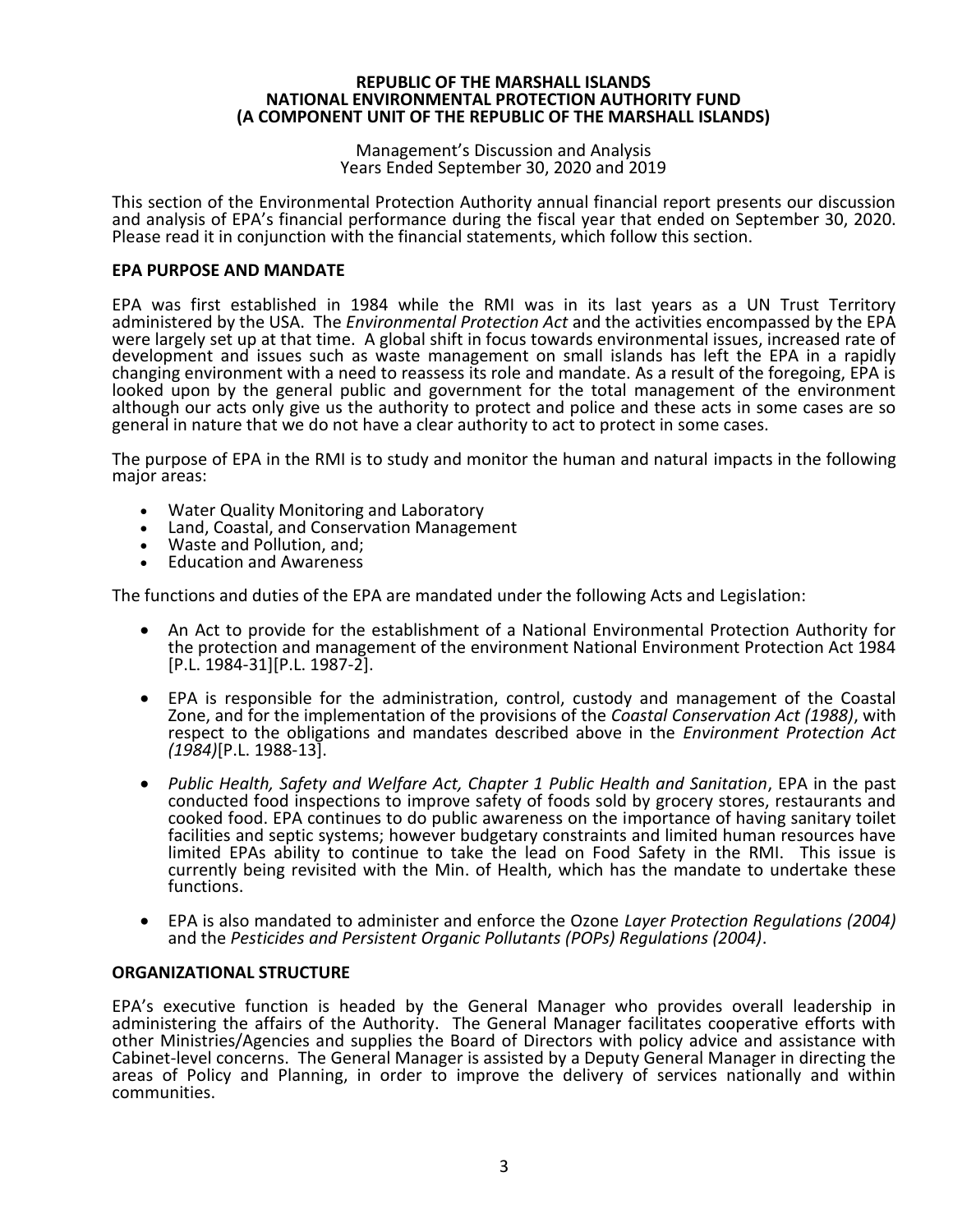#### Management's Discussion and Analysis Years Ended September 30, 2020 and 2019

EPA strives to be innovative in strengthening its capacity to provide more effective leadership. Systems effective management principles is observed in executing EPA's mandate to provide quality services to the people of the Marshall Islands. This approach is based on the principles of efficiency, effectiveness, transparency and accountability of EPA's expenditures and performance through EPA's Strategic Action Plan.

In line with the guiding principles of accountability, transparency and efficiency, EPA's procurement systems are in place ensuring compliance with the national procurement procedures. EPA has created a position for a Procurement Officer to ensure the better management of assets acquired for EPA. The division heads are accountable for annual expenditure reports to be included in the EPA Annual Report.

# **FINANCIAL HIGHLIGHTS**

EPA's net position increased in 2020 by \$96,511 from \$554,283 in 2019 to \$650,794 in 2020 due to operating revenues exceeding operating expenses. Operating revenues increased by \$99,016 compared to 2019 while operating expenses decreased by \$151,080 compared to 2019. The net position increase of \$96,511 in 2020 is higher than the net position decrease of \$150,585 in 2019.

# **FINANCIAL ANALYSIS OF EPA**

The Statement of Net Position and the Statement of Revenues, Expenses and Changes in Net Position provide an indication of EPA's financial condition. EPA's net position reflects the difference between assets and liabilities. An increase in net position over time typically indicates an improvement in EPA's financial condition. A summary of EPA's Statements of Net Position at September 30, 2020, 2019 and 2018 is presented below:

|                               |               |               | \$            | %          |               |
|-------------------------------|---------------|---------------|---------------|------------|---------------|
|                               |               |               | Change        | Change     |               |
|                               | 2020          | 2019          | 2020-2019     | 2020-2019  | 2018          |
| Assets:                       |               |               |               |            |               |
| Current and other assets      | \$<br>618,132 | \$<br>485.479 | \$<br>132.653 | 27.3%      | \$<br>703,825 |
| Capital assets                | 89,196        | 124,181       | (34,985)      | $(28.2)\%$ | 126,619       |
| Total assets                  | 707,328       | 609,660       | 97,668        | 16.0%      | 830,444       |
| Liabilities:                  |               |               |               |            |               |
| Current and other liabilities | 56,534        | 55,377        | 1,157         | 2.1%       | 125,576       |
| Net position:                 |               |               |               |            |               |
| Net investment in capital     |               |               |               |            |               |
| assets                        | 89.196        | 124,181       | (34, 985)     | $(28.2)\%$ | 126,619       |
| Restricted                    | 233,369       | 123,523       | 109,846       | 88.9%      | 119,124       |
| Unrestricted                  | 328,229       | 306,579       | 21,650        | 7.1%       | 459,125       |
| Total net position            | \$<br>650,794 | \$<br>554,283 | \$<br>96,511  | 17.4%      | \$<br>704,868 |

#### **Summary Statements of Net Position** As of September 30

As indicated above, the total net position increased by \$96,511 from \$554,283 in 2019 to \$650,794 in 2020. This is the result of an increase in total assets of \$97,668 from \$609,660 in 2019 to \$707,328 in 2020 offset by an increase in total liabilities of \$1,157 from \$55,377 in 2019 to \$56,534 in 2020. The increase in total assets was primarily due to an increase in cash balances of \$123,614 from \$464,390 in 2019 to \$588,004 in 2020 and a decrease in capital assets of \$34,985 from \$124,181 in 2019 to \$89,196 in 2020. The increase in total liabilities was primarily due to an increase in unearned revenue balances of \$1,294 from \$30,087 in 2019 to \$31,381 in 2020.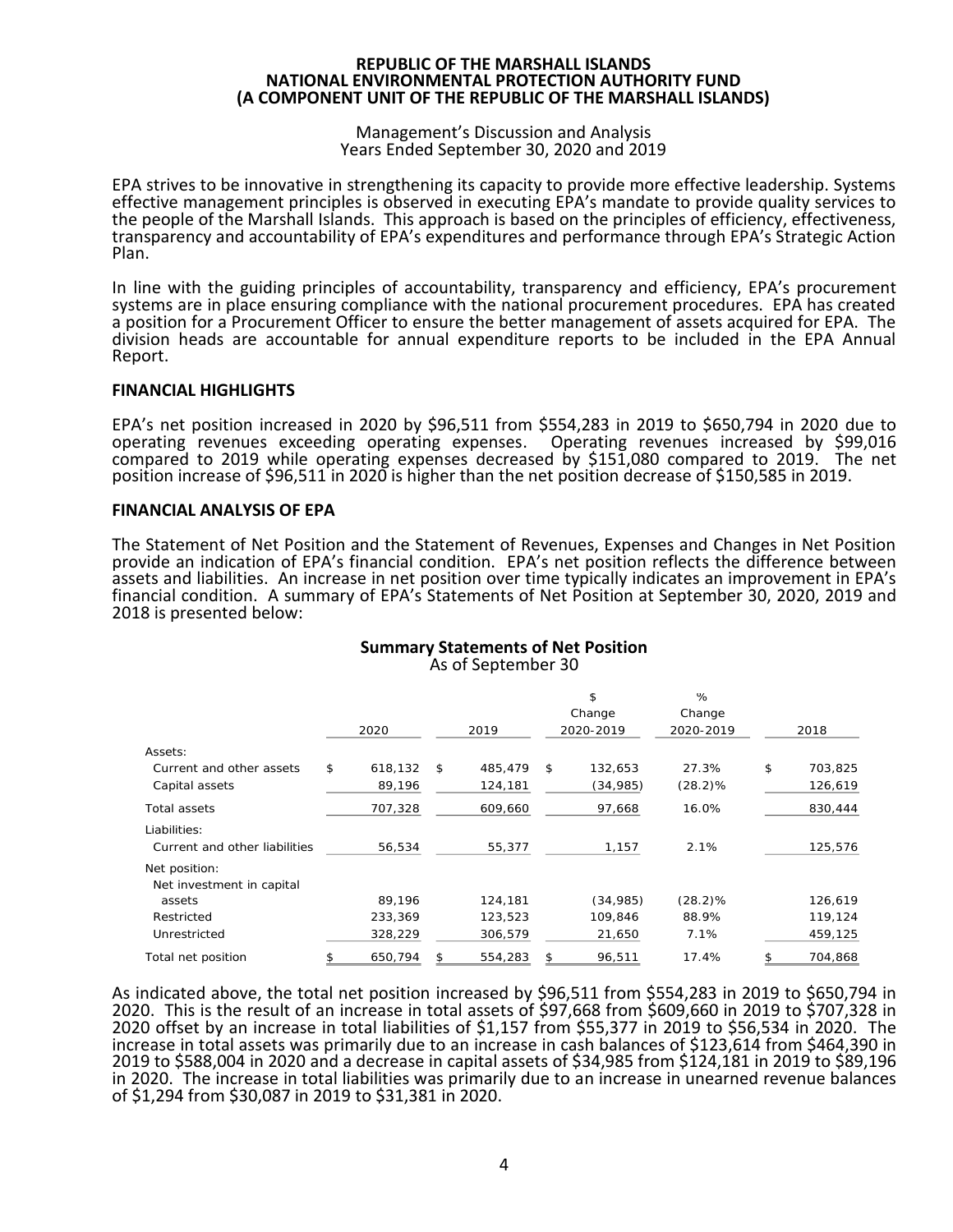#### Management's Discussion and Analysis Years Ended September 30, 2020 and 2019

A Summary of EPA's Statements of Revenues, Expenses and Changes in Net Position for the years ended September 30, 2020, 2019 and 2018 is presented below:

#### **Summary Statements of Revenues, Expenses and Changes in Net Position** Years Ended September 30

|                         | 2020          | 2019          | \$<br>Change<br>2020-2019 | %<br>Change<br>2020-2019 | 2018          |
|-------------------------|---------------|---------------|---------------------------|--------------------------|---------------|
| Operating:              |               |               |                           |                          |               |
| Operating revenues      | \$<br>833,155 | \$<br>734.139 | \$<br>99,016              | 13.5%                    | \$<br>515,969 |
| Operating expenses      | 736,644       | 887,724       | (151,080)                 | $(17.0)\%$               | 686,676       |
| Operating income (loss) | 96,511        | (153, 585)    | 250,096                   | $(162.8)\%$              | (170, 707)    |
| Nonoperating:           |               |               |                           |                          |               |
| Nonoperating revenues   |               | 3,000         | (3,000)                   | $(100.0)\%$              |               |
| Change in net position  | 96,511        | (150,585)     | 247,096                   | $(164.1)\%$              | (170, 707)    |

The Statement of Revenues, Expenses and Changes in Net Position identifies the various revenue and expense items that impact the change in net position. As indicated above, EPA's total operating revenues increased by \$99,016 from \$734,139 in 2019 to \$833,155 in 2020. At the same time, total operating expenses decreased by \$151,080 from \$887,724 in 2019 to \$736,644 in 2020. The increase in operating revenues is primarily due to the increase in fines of \$125,800 from \$13,850 in 2019 to \$139,650 in 2020 offset by a decrease in grants and contributions of \$37,745 from \$221,781 in 2019 to \$184,036 in 2020. The decrease in operating expenses is primarily due to the decrease in travel of \$91,773 from \$100,358 in 2019 to \$8,585 in 2020, contractual services of 33,301 from \$64,901 in 2019 to \$31,600 in 2020, and subsidies of \$25,000 from \$25,000 in 2019 to \$0 in 2020.

Below is the summary of the major components of operating revenues in 2020 compared to 2019 and 2018:

#### **Summary of Revenues by Component** Years Ended September 30

|                          | 2020          | 2019          | \$<br>Change<br>2020-2019 | %<br>Change<br>2020-2019 | 2018          |
|--------------------------|---------------|---------------|---------------------------|--------------------------|---------------|
| Revenues:                |               |               |                           |                          |               |
| Nitijela appropriations  | \$<br>352.872 | \$<br>368.653 | \$<br>(15, 781)           | (4.3)%                   | \$<br>273,951 |
| Grants and contributions | 184.036       | 221,781       | (37, 745)                 | $(17.0)\%$               | 67,482        |
| Fees and charges         | 147.594       | 142.097       | 5.497                     | 3.9%                     | 165,547       |
| Fines                    | 139.650       | 13,850        | 125.800                   | 908.3%                   | 50,532        |
| Others                   | 9.003         | ۰             | 9,003                     |                          | 7,802         |
| Uncollectible accounts   |               | (12, 242)     | 12,242                    | $(100.0)\%$              | (49,345)      |
|                          | 833.155       | 734.139       | \$<br>99.016              | 13.5%                    | 515.969       |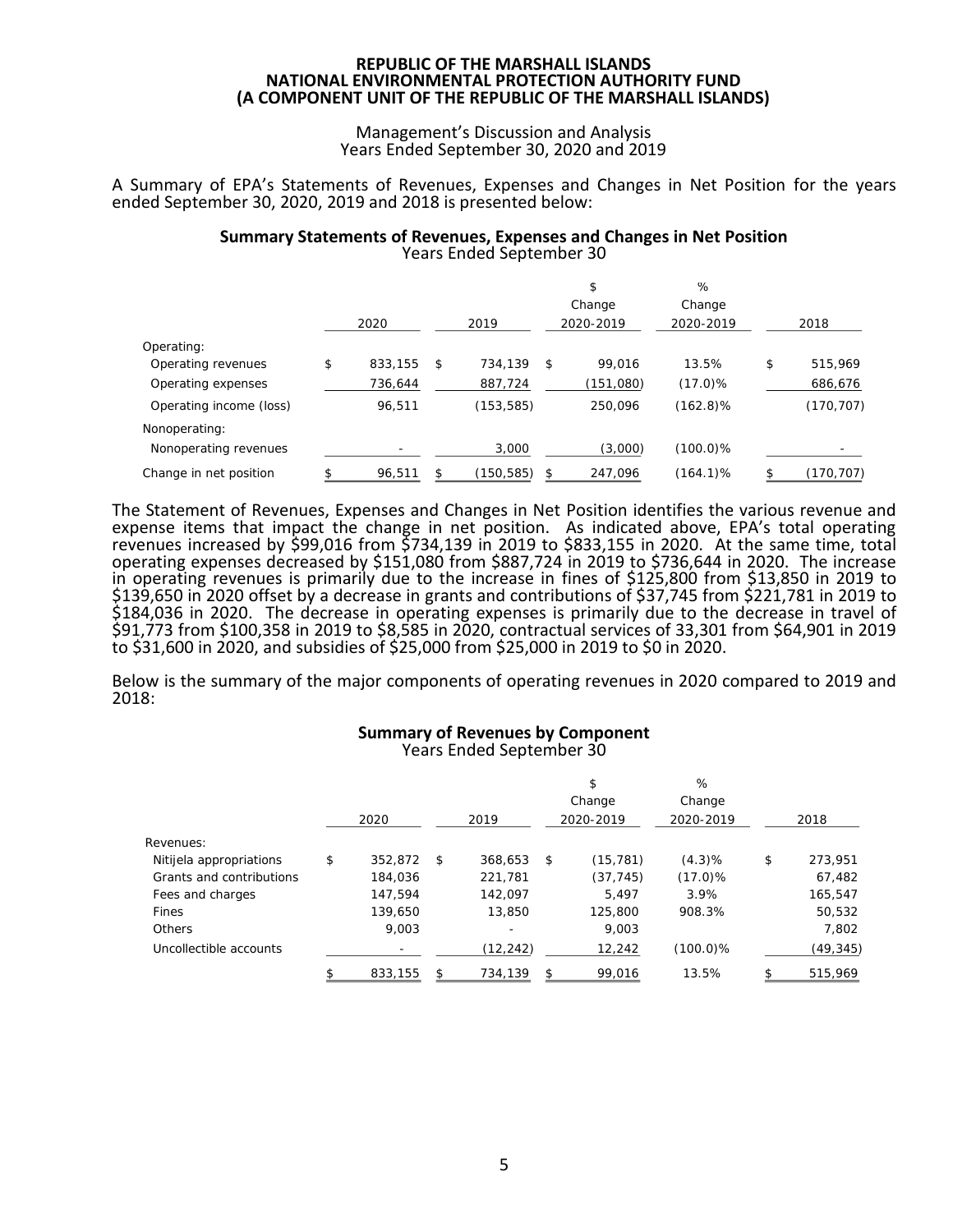#### Management's Discussion and Analysis Years Ended September 30, 2020 and 2019

Below is a summary of the major components of operating expenses in 2020 compared to 2019 and 2018: **Summary of Expenses by Component**

|                                |         | Years Ended September 30 |              |             |               |
|--------------------------------|---------|--------------------------|--------------|-------------|---------------|
|                                |         |                          | Ъ            | %           |               |
|                                |         |                          | Change       | Change      |               |
|                                | 2020    | 2019                     | 2020-2019    | 2020-2019   | 2018          |
| Expenses:                      |         |                          |              |             |               |
| Salaries, wages and benefit \$ | 526.147 | 493.579<br>$\mathcal{L}$ | 32.568<br>\$ | 6.6%        | \$<br>386,933 |
| Travel                         | 8.585   | 100.358                  | (91, 773)    | $(91.4)\%$  | 46,869        |
| Contractual services           | 31,600  | 64,901                   | (33, 301)    | $(51.3)$ %  | 76,400        |
| Depreciation                   | 46.146  | 48.905                   | (2, 759)     | $(5.6)$ %   | 30,616        |
| Supplies and materials         | 41,180  | 42.173                   | (993)        | (2.4)%      | 31,882        |
| <b>Subsidies</b>               |         | 25,000                   | (25,000)     | $(100.0)\%$ |               |
| Rentals                        | 10.299  | 7.815                    | 2.484        | 31.8%       | 26,420        |
| Repairs and maintenance        | 16,761  | 12,661                   | 4,100        | 32.4%       | 16,405        |
| Others                         | 55,926  | 92,332                   | (36,406)     | $(39.4)\%$  | 71,151        |
|                                | 736,644 | 887,724                  | (151,080)    | $(17.0)\%$  | 686,676       |

Management's Discussion and Analysis for the year ended September 30, 2019 is set forth in the report on the audit of EPA's financial statements dated July 27, 2020. That Discussion and Analysis explains the major factors impacting the 2019 financial statements.

# **CAPITAL ASSETS**

Net capital assets decreased by \$34,985 from \$124,181 in 2019 to \$89,196 in 2020 as a result of current year acquisitions of vehicles and office furniture and equipment of \$46,467 less current year depreciation expense of \$48,905. A summary of EPA's capital assets is presented below:

|                              |              |     |            | \$<br>Change | %<br>Change |              |
|------------------------------|--------------|-----|------------|--------------|-------------|--------------|
|                              | 2020         |     | 2019       | 2020-2019    | 2020-2019   | 2018         |
| Motor vehicles               | \$<br>91,670 | \$. | 90.445     | \$<br>1.225  | 1.4%        | \$<br>95.844 |
| Office furniture & equipment | 196,646      |     | 186,710    | 9,936        | 5.3%        | 158,743      |
| Boat                         | 63,744       |     | 63,744     |              | 0.0%        | 63,744       |
|                              | 352,060      |     | 340.899    | 11,161       | 3.3%        | 318,331      |
| Accumulated depreciation     | (262, 864)   |     | (216, 718) | (46,146)     | 21.3%       | (191,712)    |
|                              | 89,196       |     | 124,181    | (34,985)     | (28.2)%     | 126,619      |

# Additional information on EPA's capital assets is disclosed within note 3 to the accompanying financial statements.

The Marshall Islands is currently not being directly impacted by the current COVID-19 pandemic being experienced elsewhere worldwide. Although four cases of COVID-19 have been experienced in the Marshall Islands, no community transmission has occurred. As such, EPA has been able to continue operations as usual subject to the continued support from RepMar. In the event that community transmission occurs, we expect EPA to feel the impact of such through either delayed issuance or temporary non-issuance of permits and continued reliance on RepMar for operational subsidies.

#### **ADDITIONAL FINANCIAL INFORMATION**

This discussion and analysis is designed to provide EPA's counterparts with an overview of EPA's financial operations and financial condition. Should the reader have questions regarding the information included in this report or wish to request for additional information, please contact the National Environmental Protection Authority, General Manager, at P.O Box 1322, Majuro, MH 96960.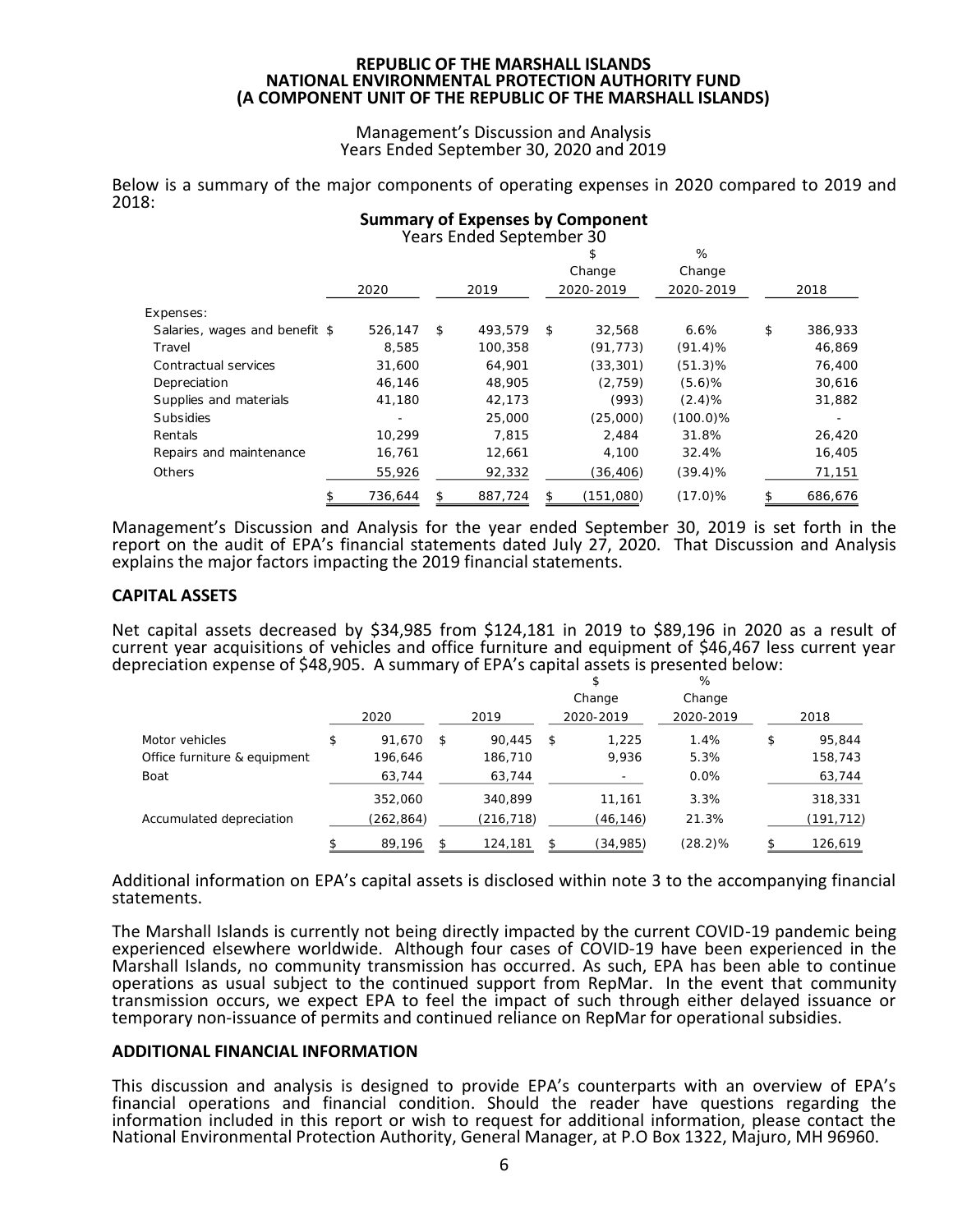#### **NATIONAL ENVIRONMENTAL PROTECTION AUTHORITY FUND REPUBLIC OF THE MARSHALL ISLANDS (A COMPONENT UNIT OF THE REPUBLIC OF THE MARSHALL ISLANDS)**

#### Statements of Net Position September 30, 2020 and 2019

|                                                                                                                                             | 2020                                      | 2019                                               |  |
|---------------------------------------------------------------------------------------------------------------------------------------------|-------------------------------------------|----------------------------------------------------|--|
| <b>ASSETS</b>                                                                                                                               |                                           |                                                    |  |
| Current assets:<br>Cash                                                                                                                     | \$<br>588,004                             | \$<br>464,390                                      |  |
| Receivables:<br>Trade<br>Affiliates<br>Grant<br>Other                                                                                       | 106,253<br>20,616<br>7,329<br>20,703      | 64,044<br>25,456<br>32,557<br>23,805               |  |
| Less allowance for doubtful accounts                                                                                                        | 154,901<br>(124, 773)                     | 145,862<br>(124, 773)                              |  |
| Total receivables, net                                                                                                                      | 30,128                                    | 21,089                                             |  |
| <b>Total current assets</b>                                                                                                                 | 618,132                                   | 485,479                                            |  |
| Capital assets, net                                                                                                                         | 89,196                                    | 124,181                                            |  |
|                                                                                                                                             | \$<br>707,328                             | \$<br>609,660                                      |  |
| LIABILITIES AND NET POSITION                                                                                                                |                                           |                                                    |  |
| Liabilities:<br>Accounts payable<br>Payable to affiliates<br>Other liabilities and accruals<br>Unearned revenue<br><b>Total liabilities</b> | \$<br>20,528<br>4,625<br>31,381<br>56,534 | \$<br>7,558<br>13,021<br>4,711<br>30,087<br>55,377 |  |
| Contingency                                                                                                                                 |                                           |                                                    |  |
| Net position:<br>Net investment in capital assets<br>Restricted<br>Unrestricted                                                             | 89,196<br>233,369<br>328,229              | 124,181<br>123,523<br>306,579                      |  |
| Total net position                                                                                                                          | 650,794                                   | 554,283                                            |  |
|                                                                                                                                             | \$<br>707,328                             | \$<br>609,660                                      |  |

See accompanying notes to financial statements.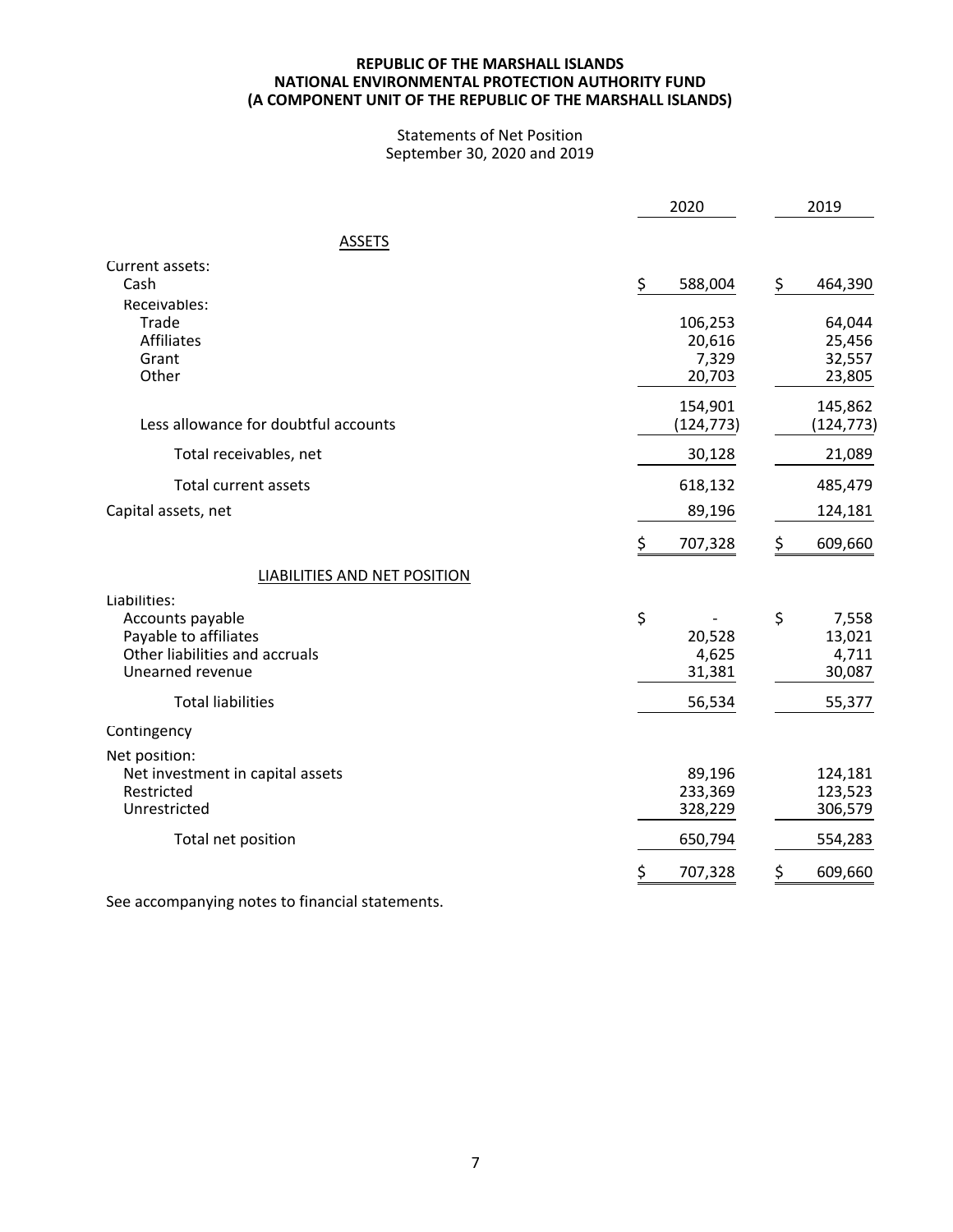#### **NATIONAL ENVIRONMENTAL PROTECTION AUTHORITY FUND REPUBLIC OF THE MARSHALL ISLANDS (A COMPONENT UNIT OF THE REPUBLIC OF THE MARSHALL ISLANDS)**

#### Statements of Revenues, Expenses, and Changes in Net Position Years Ended September 30, 2020 and 2019

|                                                                                                                                                                                                                                                                                                                                                                 | 2020                                                                                                                                                  | 2019                                                                                                                                                                      |
|-----------------------------------------------------------------------------------------------------------------------------------------------------------------------------------------------------------------------------------------------------------------------------------------------------------------------------------------------------------------|-------------------------------------------------------------------------------------------------------------------------------------------------------|---------------------------------------------------------------------------------------------------------------------------------------------------------------------------|
| Operating revenues:<br>Nitijela appropriation<br>Grants and contributions<br>Fees and charges<br>Fines<br>Other                                                                                                                                                                                                                                                 | \$<br>352,872<br>184,036<br>147,594<br>139,650<br>9,003                                                                                               | \$<br>368,653<br>221,781<br>142,097<br>13,850<br>$\overline{\phantom{0}}$                                                                                                 |
| Total operating revenues                                                                                                                                                                                                                                                                                                                                        | 833,155                                                                                                                                               | 746,381                                                                                                                                                                   |
| Provision for bad debts                                                                                                                                                                                                                                                                                                                                         |                                                                                                                                                       | (12, 242)                                                                                                                                                                 |
| Net operating revenues                                                                                                                                                                                                                                                                                                                                          | 833,155                                                                                                                                               | 734,139                                                                                                                                                                   |
| Operating expenses:<br>Salaries, wages and employee benefits<br>Depreciation<br>Supplies and materials<br>Contractual services<br>Repairs and maintenance<br>Communications<br>Fuel<br>Rentals<br>Travel<br>Food stuffs<br>Insurance<br>Sitting fees<br>Printing and reproduction<br>Freight<br>Advertisements<br>Subsidies<br><b>Training</b><br>Miscellaneous | 526,147<br>46,146<br>41,180<br>31,600<br>16,761<br>14,958<br>10,850<br>10,299<br>8,585<br>4,560<br>4,406<br>4,200<br>3,558<br>2,482<br>1,158<br>9,754 | 493,579<br>48,905<br>42,173<br>64,901<br>12,661<br>13,907<br>19,641<br>7,815<br>100,358<br>7,049<br>21,495<br>2,800<br>6,054<br>3,487<br>373<br>25,000<br>2,900<br>14,626 |
| Total operating expenses                                                                                                                                                                                                                                                                                                                                        | 736,644                                                                                                                                               | 887,724                                                                                                                                                                   |
| Operating income (loss)                                                                                                                                                                                                                                                                                                                                         | 96,511                                                                                                                                                | (153, 585)                                                                                                                                                                |
| Nonoperating revenues:<br>Gain on disposal of capital assets                                                                                                                                                                                                                                                                                                    |                                                                                                                                                       | 3,000                                                                                                                                                                     |
| Change in net position                                                                                                                                                                                                                                                                                                                                          | 96,511                                                                                                                                                | (150, 585)                                                                                                                                                                |
| Net position at beginning of year                                                                                                                                                                                                                                                                                                                               | 554,283                                                                                                                                               | 704,868                                                                                                                                                                   |
| Net position at end of year                                                                                                                                                                                                                                                                                                                                     | \$<br>650,794                                                                                                                                         | \$<br>554,283                                                                                                                                                             |

See accompanying notes to financial statements.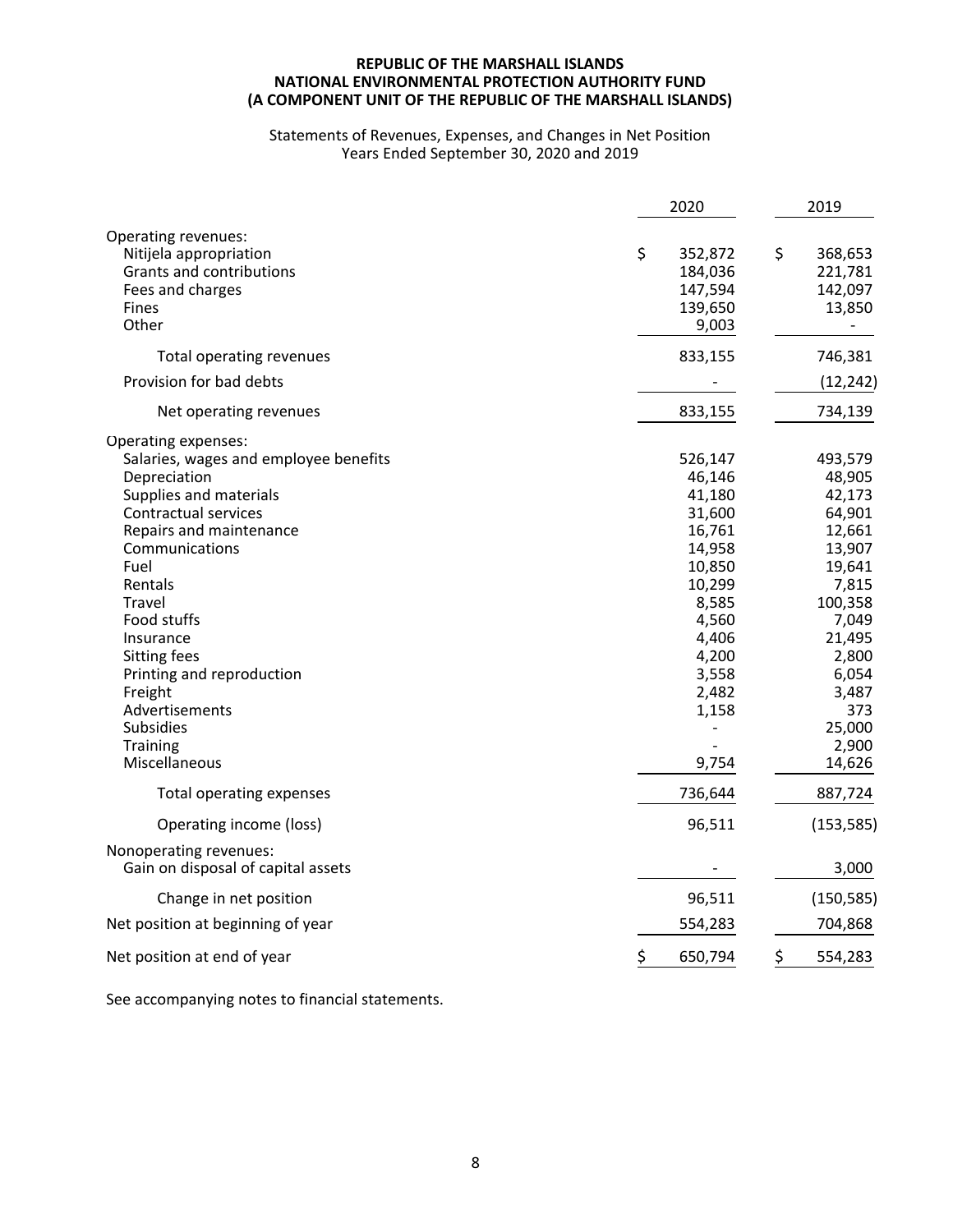#### **NATIONAL ENVIRONMENTAL PROTECTION AUTHORITY FUND REPUBLIC OF THE MARSHALL ISLANDS (A COMPONENT UNIT OF THE REPUBLIC OF THE MARSHALL ISLANDS)**

#### Statements of Cash Flows Years Ended September 30, 2020 and 2019

|                                                                                                                                                                                                                                                  | 2020                                                 | 2019                                                 |
|--------------------------------------------------------------------------------------------------------------------------------------------------------------------------------------------------------------------------------------------------|------------------------------------------------------|------------------------------------------------------|
| Cash flows from operating activities:<br>Cash received from customers<br>Operating grants received<br>Cash payments to suppliers for goods and services<br>Cash payments to employees for services                                               | \$<br>261,980<br>210,558<br>(171, 909)<br>(165, 854) | \$<br>191,462<br>164,522<br>(353, 154)<br>(122, 927) |
| Net cash provided by (used for) operating activities                                                                                                                                                                                             | 134,775                                              | (120, 097)                                           |
| Cash flows from capital and related financing activities:<br>Proceeds from capital asset disposal<br>Acquisition of capital assets                                                                                                               | (11, 161)                                            | 3,000<br>(46, 467)                                   |
| Net cash used in capital and related financing activities                                                                                                                                                                                        | (11, 161)                                            | (43, 467)                                            |
| Net change in cash                                                                                                                                                                                                                               | 123,614                                              | (163, 564)                                           |
| Cash at beginning of year                                                                                                                                                                                                                        | 464,390                                              | 627,954                                              |
| Cash at end of year                                                                                                                                                                                                                              | \$<br>588,004                                        | \$<br>464,390                                        |
| Reconciliation of operating income (loss) to net cash provided by<br>(used for) operating activities:<br>Operating income (loss)<br>Adjustments to reconcile operating income (loss) to net cash provided by<br>(used for) operating activities: | \$<br>96,511                                         | \$<br>(153, 585)                                     |
| Depreciation<br>Bad debts expense<br>(Increase) decrease in assets:<br>Receivables:                                                                                                                                                              | 46,146                                               | 48,905<br>12,242                                     |
| Trade<br>Affiliates<br>Grants<br>Other                                                                                                                                                                                                           | (42, 209)<br>4,840<br>25,228<br>3,102                | 40,585<br>7,025<br>(5,070)                           |
| Increase (decrease) in liabilities:<br>Accounts payable<br>Payable to affiliates<br>Unearned revenue<br>Other liabilities and accruals                                                                                                           | (7, 558)<br>7,507<br>1,294<br>(86)                   | (7, 914)<br>(64, 284)<br>1,999                       |
| Net cash provided by (used for) operating activities                                                                                                                                                                                             | \$<br>134,775                                        | \$<br>(120, 097)                                     |

Noncash investing, capital and financing activities:

During the years ended September 30, 2020 and 2019, EPA recorded on-behalf payments of \$352,872 and \$368,653, respectively, made by RepMar relating to salaries, wages, benefits of employees and other operating expenses.

See accompanying notes to financial statements.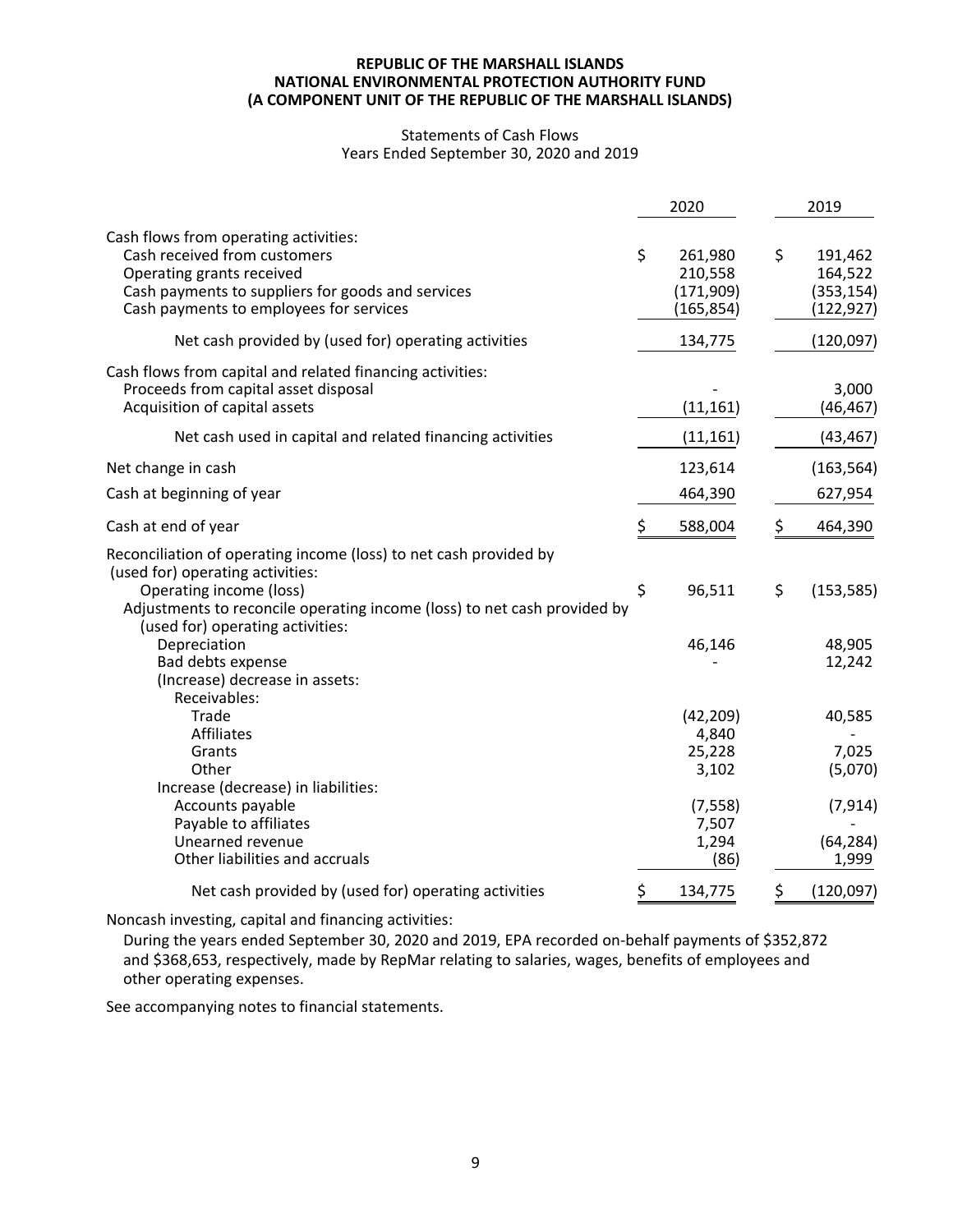Notes to Financial Statements September 30, 2020 and 2019

#### (1) Organization

National Environmental Protection Authority (EPA) Fund, a component unit of the Republic of Marshall Islands (RepMar), was created by the National Environmental Protection Authority Act of 1984 (Public Law No, 1984-31, the Act). EPA began operations as a statutory corporation on December 19, 1984, in accordance with the Act. The objectives of EPA are to preserve and improve the quality of the environment of the Marshall Islands.

The operations of EPA were accounted for as a separate fund within RepMar's Ministry of Finance. In April 1997, EPA established a separate bank account outside of RepMar's Treasury for the purpose of receiving and disbursing funds in accordance with Public Law No. 1984-31. Accordingly, the accompanying financial statements relate solely to those accounting records maintained by EPA and do not incorporate accounts related to EPA's operations that may be accounted for by RepMar's Treasury or any of RepMar's other branches, departmental units or component units.

EPA is governed by a Chairman and four other members, all of whom are appointed by the President of RepMar.

EPA's financial statements are incorporated into the financial statements of RepMar as a component unit.

#### (2) Summary of Significant Accounting Policies

The accounting policies of EPA conform to accounting principles generally accepted in the United States of America (GAAP), as applicable to governmental entities, specifically proprietary funds.

GASB Statement No. 34, *Basic Financial Statements - and Management's Discussion and Analysis - for State and Local Governments*, as amended by GASB Statement No. 37, *Basic Financial Statements - and Management's Discussion and Analysis - for State and Local Governments: Omnibus*, GASB Statement No. 38, *Certain Financial Statement Note Disclosures*, and GASB Statement No. 61, *The Financial Reporting Entity: Omnibus - an amendment of GASB Statements No. 14 and 34,* establish financial reporting standards for governmental entities, which require that management's discussion and analysis of the financial activities be included with the basic financial statements and notes and modifies certain other financial statement disclosure requirements.

To conform to these requirements, equity is presented in the following net position categories:

- Net investment in capital assets: capital assets, net of accumulated depreciation and related debt, plus construction or improvement of those assets.
- Restricted: Nonexpendable net position subject to externally imposed stipulations that require EPA to maintain such permanently. As of September 30, 2020 and 2019, EPA does not have nonexpendable restricted net position. Expendable net position whose use by EPA is subject to externally imposed stipulations that can be fulfilled by actions of EPA pursuant to those stipulations or that expire with the passage of time. As of September 30, 2020 and 2019, EPA has expendable restricted net position as follows:

|                                                                                                                                          | 2020                                                                   | 2019                                  |
|------------------------------------------------------------------------------------------------------------------------------------------|------------------------------------------------------------------------|---------------------------------------|
| World Bank (Global Environment Facility)<br>Korean Small Grant<br>Secretariat of the South Pacific<br>United Nations Development Program | \$102,074<br>94.023<br>37.272<br>$\overline{\phantom{0}}$<br>\$233,369 | 94.023<br>19.466<br>10.034<br>123,523 |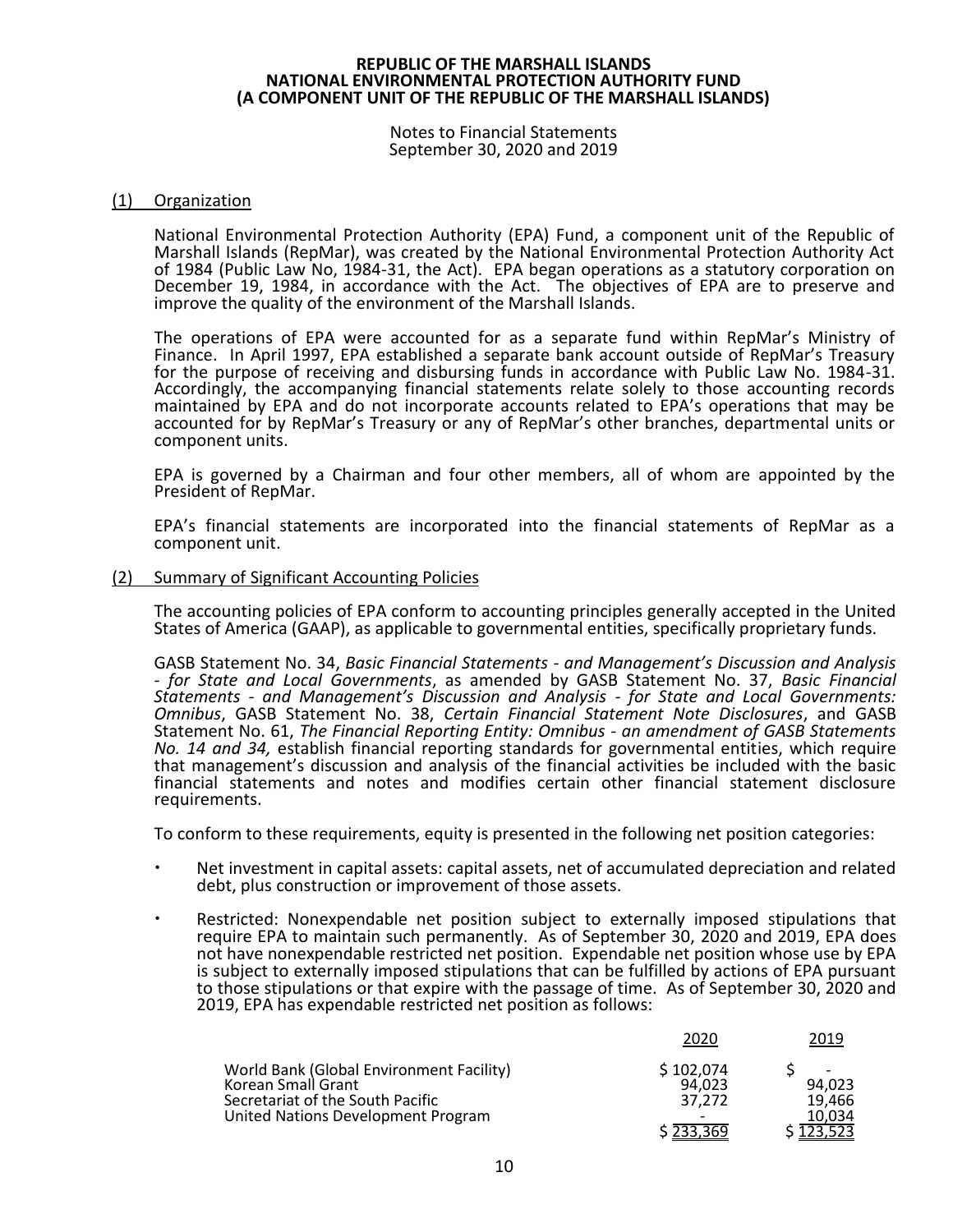#### Notes to Financial Statements September 30, 2020 and 2019

# (2) Summary of Significant Accounting Policies, Continued

 Unrestricted: net position that is not subject to externally imposed stipulations. Unrestricted net position may be designated for specific purposes by action of management or the Board of Directors or may otherwise be limited by contractual agreements with outside parties.

When both restricted and unrestricted resources are available for use for the same purpose, it is EPA's policy to use unrestricted resources first, then restricted resources as they are needed.

# Basis of Accounting

Proprietary funds are accounted for on a flow of economic resources measurement focus. With this measurement focus, all assets and deferred outflows of resources, and liabilities and deferred inflows of resources associated with the operation of the fund are included in the statements of net position. Proprietary fund operating statements present increases and decreases in net position. The accrual basis of accounting is utilized by proprietary funds. Under this method, revenues are recorded when earned and expenses are recorded at the time liabilities are incurred.

# Revenue Recognition

EPA's revenues are derived primarily from activities directly related to the preservation and improving the quality of the environment. EPA considers Nitijela appropriations and operational grants and costs that are directly related to EPA's operations to be operating revenues and expenses. Revenues and expenses related to financing and other activities are reflected as nonoperating. Revenue is recognized on the accrual basis and is recorded upon billing when services have been completed. All expenses related to operating EPA are reported as operating expenses.

# Cash

Custodial credit risk is the risk that in the event of a bank failure, EPA's deposits may not be returned to it. Such deposits are not covered by depository insurance and are either uncollateralized or collateralized with securities held by the pledging financial institution or held by the pledging financial institution but not in the depositor-government's name. EPA does not have a deposit policy for custodial credit risk.

For purposes of the statements of net position and of cash flows, cash is defined as cash on hand and cash held in demand deposits. As of September 30, 2020 and 2019, the carrying amount of cash was \$588,004 and \$464,390, respectively, and the corresponding bank balance was \$600,548 and \$483,619, respectively. Of the bank balance amount, \$576,468 and \$457,952, respectively, was maintained in a financial institution subject to Federal Deposit Insurance Corporation (FDIC) insurance. The remaining bank deposits of \$24,080 and \$25,667, respectively, were maintained in a financial institution not subject to depository insurance. As of September 30, 2020 and 2019, bank deposits in the amount of \$250,000 were FDIC insured. EPA does not require collateralization of its cash deposits; therefore, deposit levels in excess of FDIC insurance coverage are uncollateralized. Accordingly, these deposits are exposed to custodial credit risk.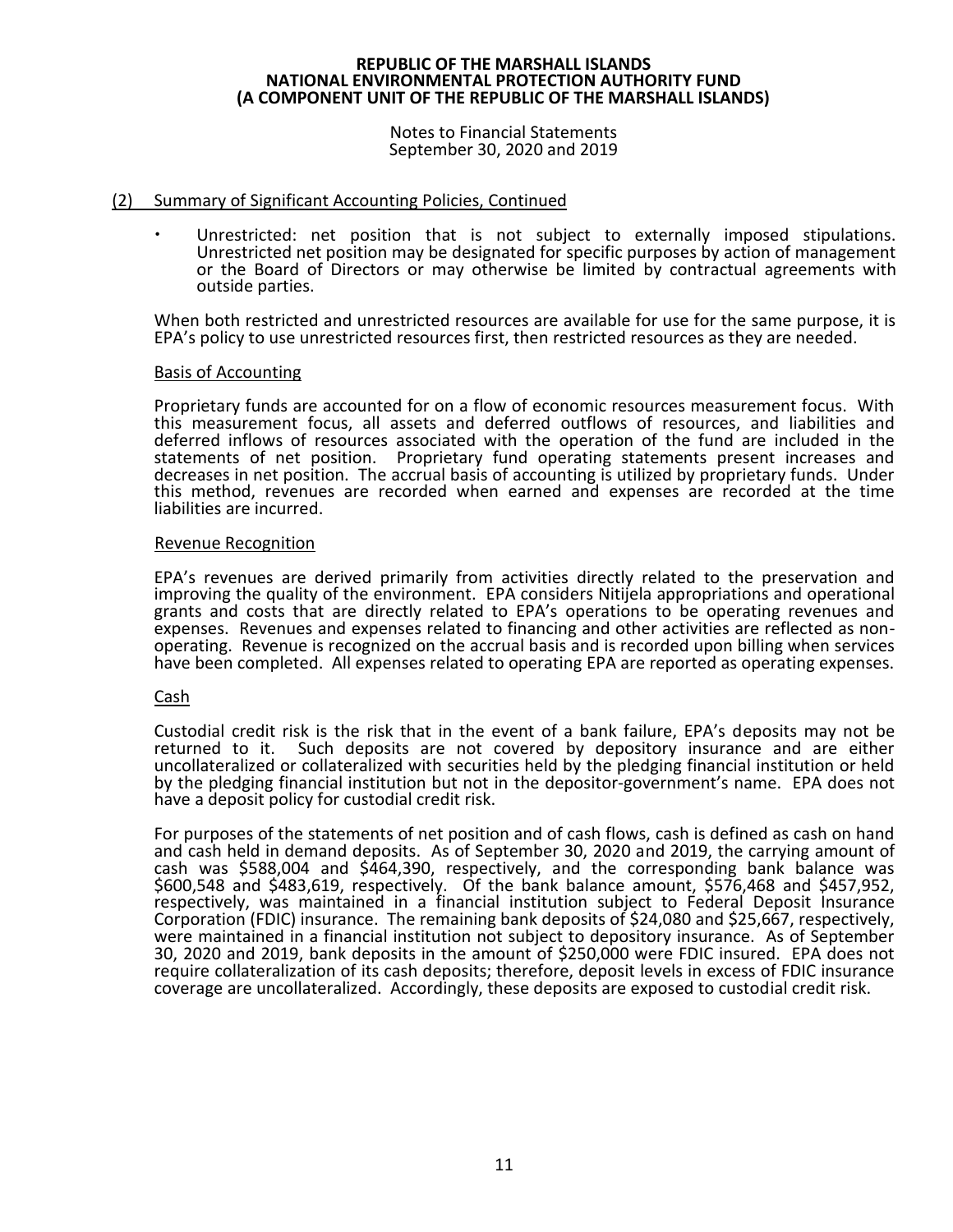Notes to Financial Statements September 30, 2020 and 2019

# (2) Summary of Significant Accounting Policies, Continued

#### Receivables

All receivables are uncollateralized and are due from affiliates or customers, located within the Republic of the Marshall Islands. The allowance for uncollectible accounts is stated at an amount which management believes will be adequate to absorb possible losses on accounts receivable that may become uncollectible based on evaluations of the collectability of these accounts and prior collection experience. Management determines the adequacy of the allowance for uncollectible accounts based upon review of the aged accounts receivable. The allowance is established through a provision for bad debts charged to expense. Bad debts are written off against the allowance on the specific identification method.

#### Capital Assets

Capital assets with a cost that equals or exceeds \$300 are capitalized. Such assets are stated at cost. Depreciation is calculated using the straight-line method based on the estimated useful lives of the respective assets. The estimated useful life of these assets are as follows:

| <b>Boat</b>                    | 5 years |
|--------------------------------|---------|
| Motor vehicles                 | 3 years |
| Office furniture and equipment | 5 years |

#### Deferred Outflows of Resources

In addition to assets, the statement of net position will sometimes report a separate section for deferred outflows of resources. This separate financial statement element represents a consumption of net position that applies to a future period and so will not be recognized as an outflow of resources (deduction of net position) until then. EPA has no items that qualify for reporting in this category.

#### Deferred Inflows of Resources

In addition to liabilities, the statement of net position will sometimes report a separate section for deferred inflows of resources. This separate financial statement element represents an acquisition of net position that applies to a future period and so will not be recognized as an inflow of resources (additions to net position) until then. EPA has no items that qualify for reporting in this category.

#### Unearned Revenue

Unearned revenue represents unexpended grant receipts received that are required to be returned to the grantor at the end of the grant period or upon completion of the grant purpose requirements.

#### Taxes

Corporate profits are not subject to income tax in the Republic of the Marshall Islands. The Government of the Republic of the Marshall Islands imposes a gross receipts tax of 3% on revenues. EPA is specifically exempt from this tax.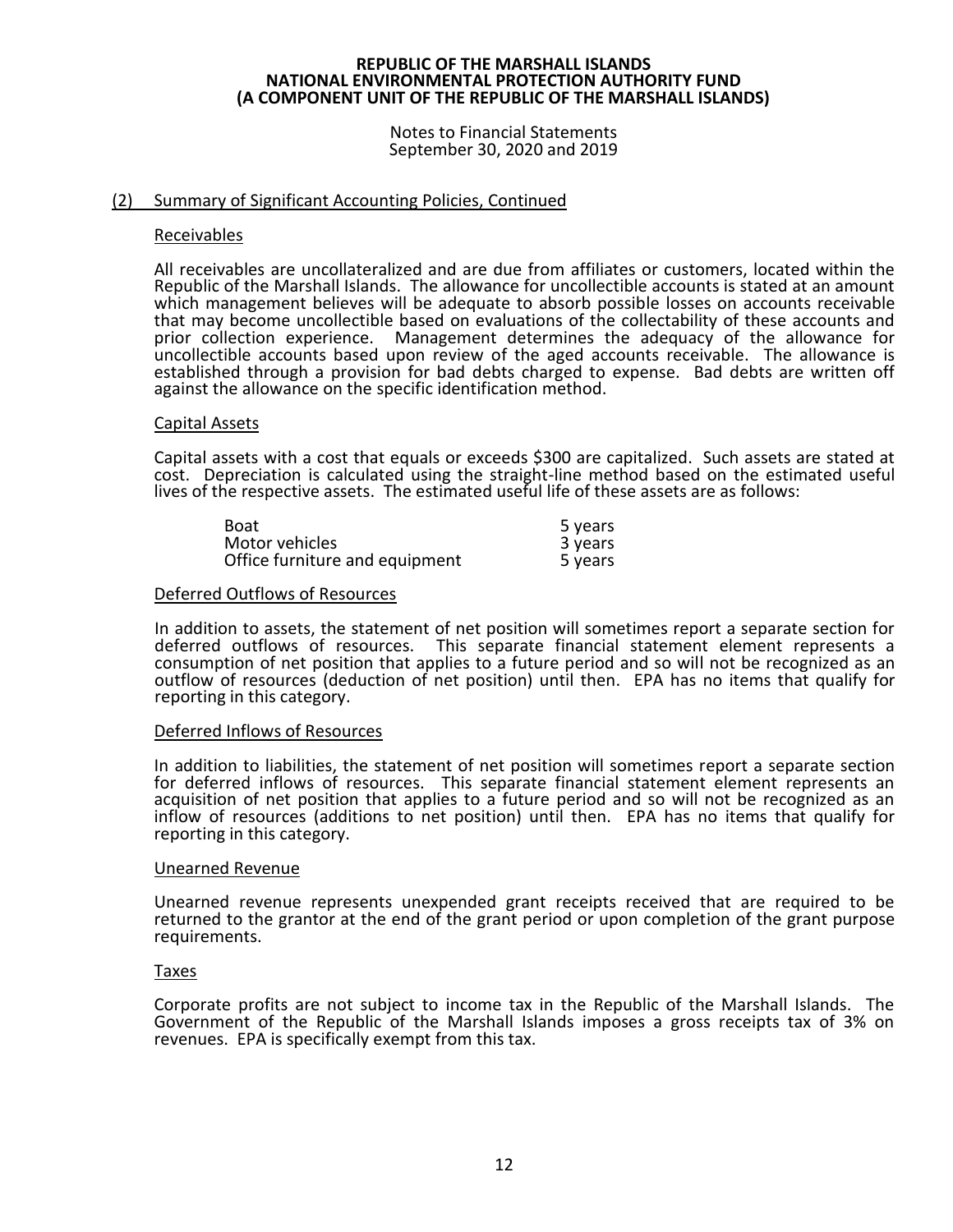Notes to Financial Statements September 30, 2020 and 2019

# (2) Summary of Significant Accounting Policies, Continued

#### New Accounting Standards

During the year ended September 30, 2020, GASB issued Statement No. 95, *Postponement of the Effective Dates of Certain Authoritative Guidance*, which postpones the effective dates of GASB Statement No. 84, 89, 90, 91, 92 and 93 by one year and GASB Statement No. 87 by 18 months; however, earlier application of the provisions addressed in GASB Statement No. 95 is encouraged and is permitted to the extent specified in each pronouncement as originally issued. In accordance with GASB Statement No. 95, management has elected to postpone implementation of these statements.

In January 2017, GASB issued Statement No. 84, *Fiduciary Activities*. This Statement is to improve guidance regarding the identification of fiduciary activities for accounting and financial reporting purposes and how those activities should be reported. The requirements of this Statement will enhance consistency and comparability by (1) establishing specific criteria for identifying activities that should be reported as fiduciary activities and (2) clarifying whether and how business-type activities should report their fiduciary activities. Management does not believe that this statement, upon implementation, will have a material effect on the financial statements. In accordance with GASB Statement No. 95, GASB Statement No. 84 will be effective for fiscal year ending September 30, 2021.

In June 2017, GASB issued Statement No. 87, *Leases*. The objective of this Statement is to better meet the information needs of financial statement users by improving accounting and financial reporting for leases by governments. This Statement increases the usefulness of governments' financial statements by requiring recognition of certain lease assets and liabilities for leases that previously were classified as operating leases and as inflows of resources or outflows of resources recognized based on the payment provisions of the contract. Management believes that this statement, upon implementation, will have a material effect on the financial statements. In accordance with GASB Statement No. 95, GASB Statement No. 87 will be effective for fiscal year ending September 30, 2022.

In June 2018, GASB issued Statement No. 89, *Accounting for Interest Cost Incurred Before the End of a Construction Period*. The objectives of this Statement are (1) to enhance the relevance and comparability of information about capital assets and the cost of borrowing for a reporting period and (2) to simplify accounting for interest cost incurred before the end of a construction period. Management does not believe that this statement, upon implementation, will have a material effect on the financial statements. In accordance with GASB Statement No. 95, GASB Statement No. 89 will be effective for fiscal year ending September 30, 2022.

In March 2018, GASB issued Statement No. 90, *Majority Equity Interests - An Amendment of GASB Statements No. 14 and 61*. The primary objectives of this Statement are to improve the consistency and comparability of reporting a government's majority equity interest in a legally separate organization and to improve the relevance of financial statement information for certain component units. It defines a majority equity interest and specifies that a majority equity interest in a legally separate organization should be reported as an investment if a government's holding of the equity interest meets the definition of an investment. A majority equity interest that meets the definition of an investment should be measured using the equity method, unless it is held by a special-purpose government engaged only in fiduciary activities, a fiduciary fund, or an endowment (including permanent and term endowments) or permanent fund. Those governments and funds should measure the majority equity interest at fair value. Management does not believe that this statement, upon implementation, will have a material effect on the financial statements. In accordance with GASB Statement No. 95, GASB Statement No. 90 will be effective for fiscal year ending September 30, 2021.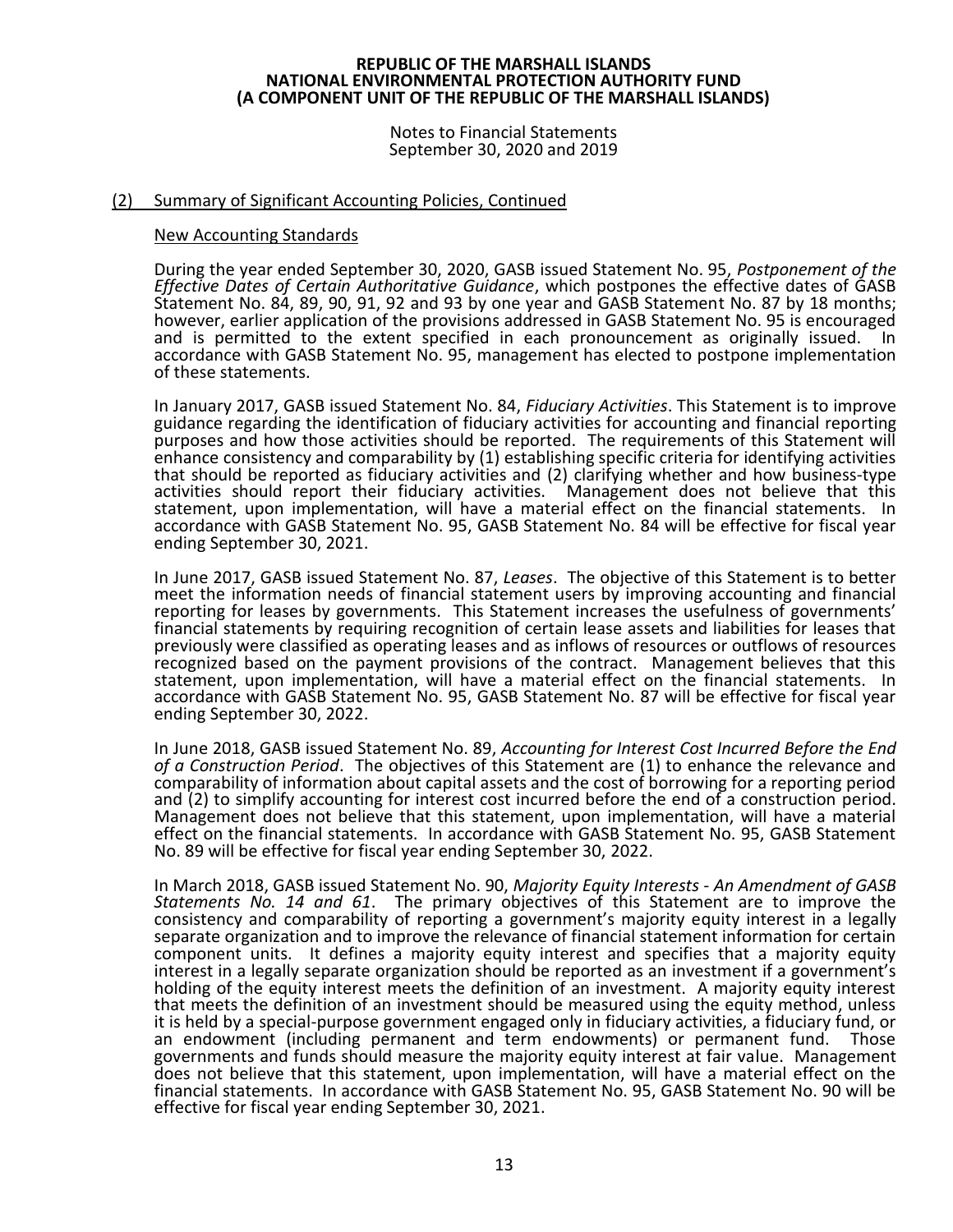Notes to Financial Statements September 30, 2020 and 2019

# (2) Summary of Significant Accounting Policies, Continued

#### New Accounting Standards, Continued

In May 2019, GASB issued Statement No. 91, *Conduit Debt Obligations*. The primary objectives of this Statement are to provide a single method of reporting conduit debt obligations by issuers and eliminate diversity in practice associated with (1) commitments extended by issuers, (2) arrangements associated with conduit debt obligations, and (3) related note disclosures. This Statement achieves those objectives by clarifying the existing definition of a conduit debt obligation; establishing that a conduit debt obligation is not a liability of the issuer; establishing standards for accounting and financial reporting of additional commitments and voluntary commitments extended by issuers and arrangements associated with conduit debt obligations; and improving required note disclosures. Management does not believe that this statement, upon implementation, will have a material effect on the financial statements. In accordance with GASB Statement No. 95, GASB Statement No. 91 will be effective for fiscal year ending September 30, 2023.

In January 2020, GASB issued statement No. 92, *Omnibus 2020*. The objectives of this Statement are to enhance comparability in accounting and financial reporting and to improve the consistency of authoritative literature by addressing practice issues that have been identified during implementation and application of certain GASB Statements. This Statement addresses a variety of topics and includes specific provisions about the effective date of Statement No. 87, *Leases*, and Implementation Guide No. 2019-3, *Leases*, for interim financial reports, the terminology used to refer to derivative instruments and the applicability of certain requirements of Statement No. 84, *Fiduciary Activities*, to postemployment benefits. The requirements related to the effective date of GASB Statement No. 87 and Implementation Guide 2019-3, reissuance recoveries and terminology used to refer to derivative instruments are effective upon issuance. In accordance with GASB Statement No. 95, the remaining requirements of GASB Statement No. 92 is effective for the fiscal year ending September 30, 2022.

In March 2020, GASB issued Statement No. 93, *Replacement of Interbank Offered Rates*. The primary objective of this statement is to address those and other accounting and financial reporting implications of the replacement of an IBOR. Management does not believe that this statement, upon implementation, will have a material effect on the financial statements. Except for paragraphs 11b, 13, and 14, GASB Statement No. 93 will be effective for fiscal year ending September 30, 2021. The requirement in paragraphs 11b, 13, and 14 are effective for fiscal year September 30, 2022.

In March 2020, GASB issued Statement No. 94, *Public-Private and Public-Public Partnerships and Availability Payment Arrangements*. The primary objective of this statement is to improve financial reporting by addressing issues related to public-private and public-public partnership arrangements. This statement also provides guidance for accounting and financial reporting for availability payment arrangements. Management does not believe that this statement, upon implementation, will have a material effect on the financial statements. GASB Statement No. 94 will be effective for fiscal year ending September 30, 2023.

In May 2020, GASB issued Statement No. 96, *Subscription-Based Information Technology Arrangements*. This Statement provides guidance on the accounting and financial reporting for subscription-based information technology arrangements (SBITAs) for government end users (governments). This Statement (1) defines a SBITA; (2) establishes that a SBITA results in a rightto-use subscription asset - an intangible asset - and a corresponding subscription liability; (3) provides the capitalization criteria for outlays other than subscription payments, including implementation costs of a SBITA; and (4) requires note disclosures regarding a SBITA. Management does not believe that this statement, upon implementation, will have a material effect on the financial statements. GASB Statement No. 96 will be effective for fiscal year ending September 30, 2023.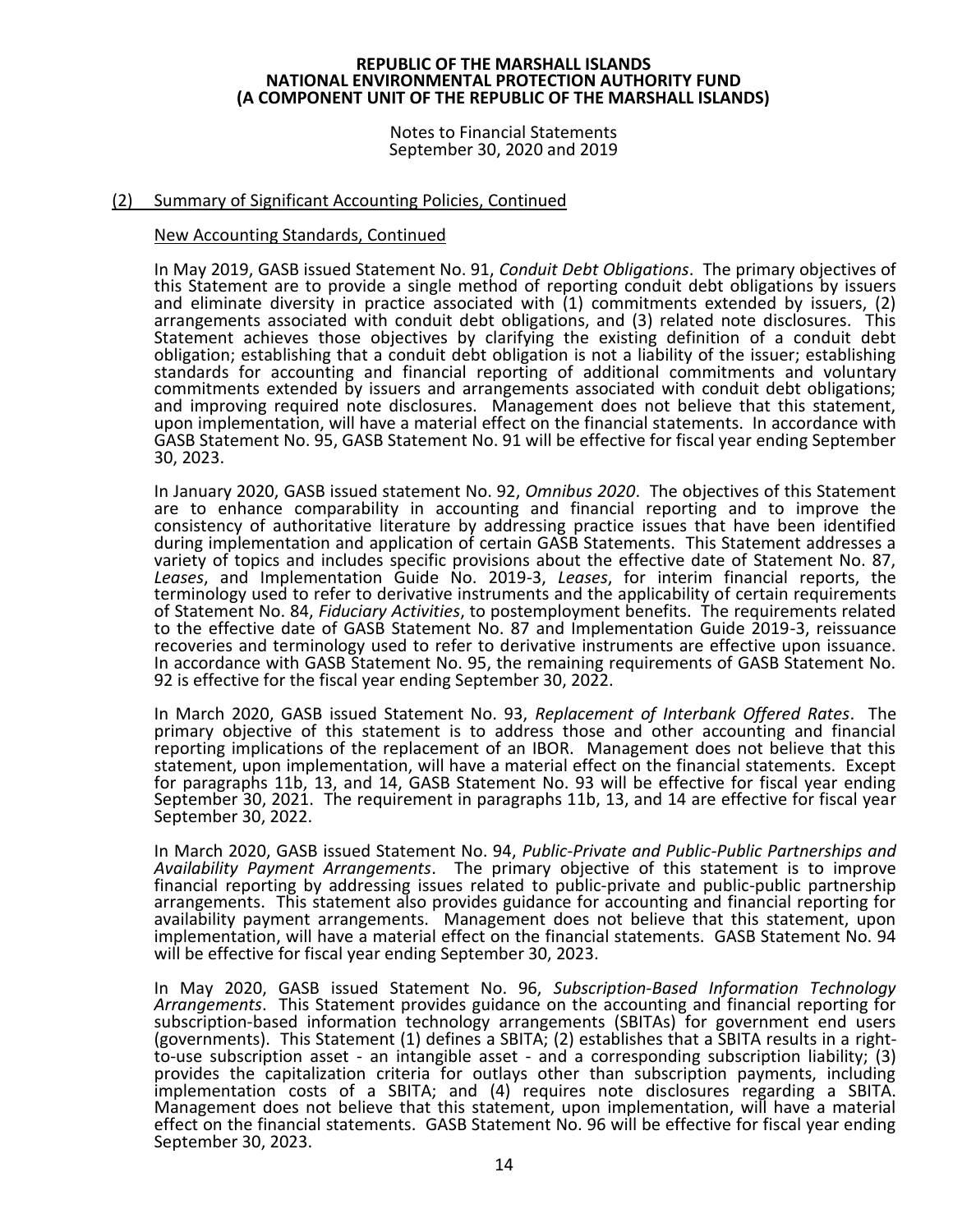Notes to Financial Statements September 30, 2020 and 2019

# (2) Summary of Significant Accounting Policies, Continued

#### New Accounting Standards, Continued

In June 2020, GASB issued Statement No. 97, *Certain Component Unit Criteria, and Accounting and Financial Reporting for Internal Revenue Code Section 457 Deferred Compensation Plans - an amendment of GASB Statements No. 14 and No. 84, and a supersession of GASB Statement No. 32.* The primary objectives of this Statement are to (1) increase consistency and comparability related to the reporting of fiduciary component units in circumstances in which a potential component unit does not have a governing board and the primary government performs the duties that a governing board typically would perform; (2) mitigate costs associated with the reporting of certain defined contribution pension plans, defined contribution other postemployment benefit (OPEB) plans, and employee benefit plans other than pension plans or OPEB plans (other employee benefit plans) as fiduciary component units in fiduciary fund financial statements; and (3) enhance the relevance, consistency, and comparability of the accounting and financial reporting for Internal Revenue Code (IRC) Section 457 deferred compensation plans (Section 457 plans) that meet the definition of a pension plan and for benefits provided through those plans. GASB Statement No. 97 will be effective for fiscal year ending September 30, 2022.

# Estimates

The preparation of financial statements in accordance with accounting principles generally accepted in the United States of America requires management to make estimates and assumptions that affect the reported amounts of assets and deferred outflows of resources, liabilities and deferred inflows of resources, and disclosure of contingent assets and liabilities at the date of the financial statements and the reported amounts of revenues and expenses during the reporting period. Actual results could differ from those estimates.

# (3) Capital Assets

Capital asset activity for the years ended September 30, 2020 and 2019 follows:

|                                                         |                             | 2020                              |             |                             |  |  |  |  |
|---------------------------------------------------------|-----------------------------|-----------------------------------|-------------|-----------------------------|--|--|--|--|
|                                                         | October 1,<br>2019          | <b>Additions</b><br>and Transfers | Retirements | September 30,<br>2020       |  |  |  |  |
| Boat<br>Motor vehicles<br>Office furniture and fixtures | 63,744<br>90,445<br>186,710 | 1,225<br>9,936                    | ۰           | 63,744<br>91,670<br>196,646 |  |  |  |  |
| Less accumulated depreciation                           | 340,899<br>(216, 718)       | 11,161<br>(46,146)                |             | 352,060<br>(262,864)        |  |  |  |  |
|                                                         | \$124,181                   | \$ (34,985)                       |             | 89,196                      |  |  |  |  |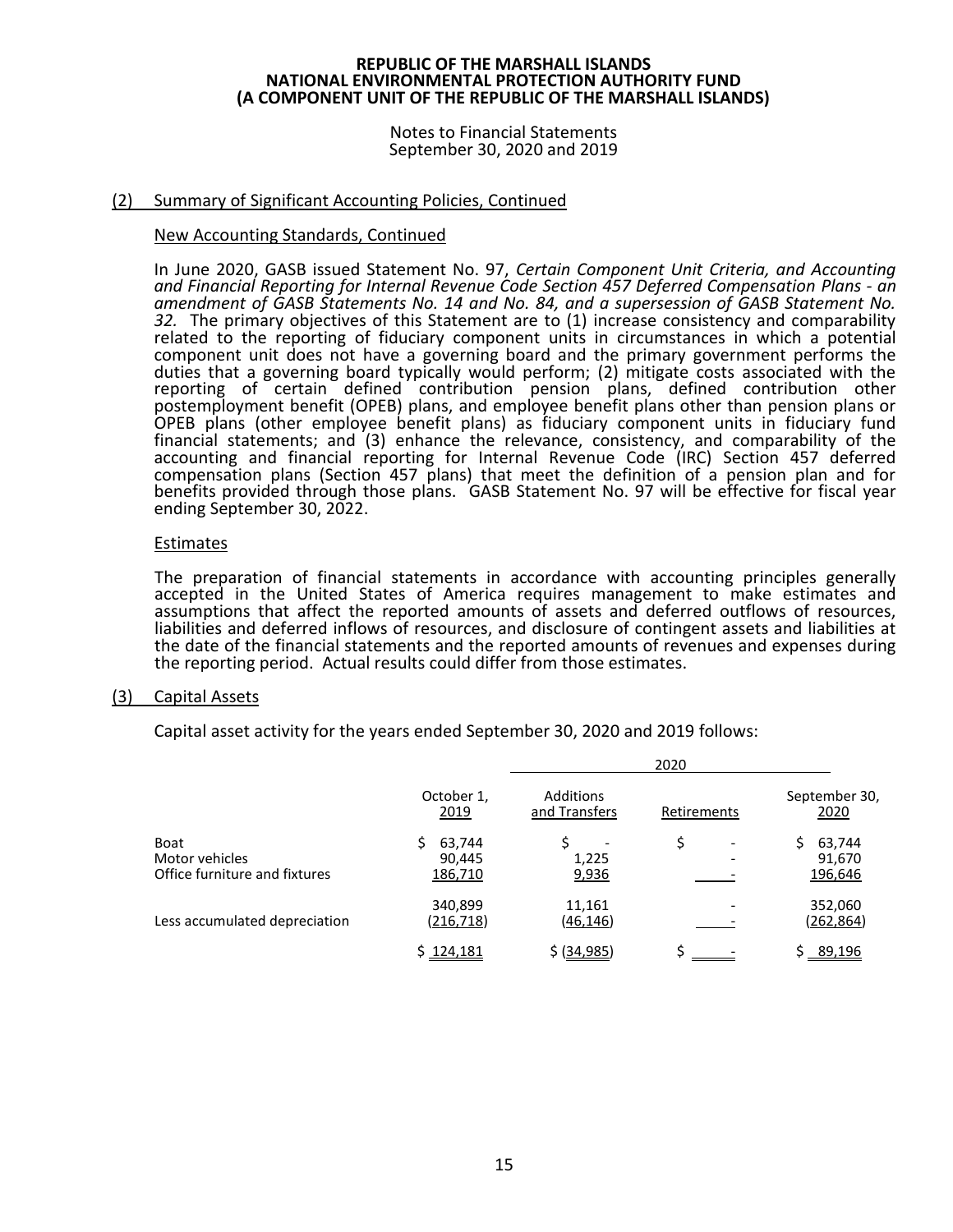Notes to Financial Statements September 30, 2020 and 2019

# (3) Capital Assets, Continued

|                                                                |                             | 2019                       |                     |                                   |
|----------------------------------------------------------------|-----------------------------|----------------------------|---------------------|-----------------------------------|
|                                                                | October 1,<br>2018          | Additions<br>and Transfers | Retirements         | September 30,<br>2019             |
| <b>Boat</b><br>Motor vehicles<br>Office furniture and fixtures | 63,744<br>95,844<br>158,743 | Š.<br>18,500<br>27,967     | (23, 899)           | 63,744<br>S.<br>90,445<br>186,710 |
| Less accumulated depreciation                                  | 318,331<br>(191,712)        | 46,467<br>(48,905)         | (23, 899)<br>23,899 | 340,899<br>(216, 718)             |
|                                                                | \$126,619                   | \$ (2,438)                 |                     | \$124,181                         |

#### (4) Related Party Transactions

EPA is a component unit of RepMar and is thus affiliated with all RepMar-owned and affiliated entities. EPA utilizes services from certain affiliated entities at substantially the same terms and conditions as those incurred from third parties. A summary of related party balances and transactions as of and for the years ended September 30, 2020 and 2019 is as follows:

 $\frac{1}{2}$ 

|                                                                                                                                                                                                                                                 | 2020                                   |                              |                                              |                      |
|-------------------------------------------------------------------------------------------------------------------------------------------------------------------------------------------------------------------------------------------------|----------------------------------------|------------------------------|----------------------------------------------|----------------------|
|                                                                                                                                                                                                                                                 | Revenues                               | Expenses                     | Receivables                                  | Payables             |
| RepMar<br>Marshall Islands Social Security Administration<br>Marshall Islands Marine Resources Authority<br>Kwajalein Atoll Joint Utilities Resources, Inc.<br>Marshalls Energy Company, Inc.<br>Marshall Islands Shipping Corporation<br>Other | \$352,872<br>113,760<br>5,000<br>1,500 | \$367,779<br>22,247<br>1,393 | \$4,539<br>8,762<br>3,263<br>2,801<br>1,251  | \$5,734<br>14,794    |
|                                                                                                                                                                                                                                                 | \$473,132                              | \$391,419                    | \$20,616                                     | \$20,528             |
|                                                                                                                                                                                                                                                 | 2019                                   |                              |                                              |                      |
| RepMar<br>Marshall Islands Social Security Administration<br>Kwajalein Atoll Joint Utilities Resources, Inc.<br>Marshalls Energy Company, Inc.<br>Marshall Islands Shipping Corporation<br>Other                                                | Revenues                               | Expenses                     | Receivables                                  | Payables             |
|                                                                                                                                                                                                                                                 | \$368,653<br>13,890                    | \$379,541<br>23,633<br>2,085 | \$5,691<br>13,762<br>1,723<br>2,891<br>1,389 | 5,965<br>S.<br>7,056 |
|                                                                                                                                                                                                                                                 | \$382,543                              | \$405,259                    | \$25,456                                     | \$13,021             |

During the years ended September 30, 2020 and 2019, EPA recognized on-behalf payments as contributions from RepMar, totaling \$352,872 and \$368,653, respectively, representing payroll and related expenses that RepMar paid directly on behalf of EPA.

EPA occupies certain office space belonging to RepMar at no cost. No lease agreement has executed to formalize this arrangement. However, management is of the opinion that no rental payment for the use of this property is anticipated. The fair value of this contribution is presently not determinable. Accordingly, the contributed use of facility has not been recognized as revenue and expense in the accompanying financial statements.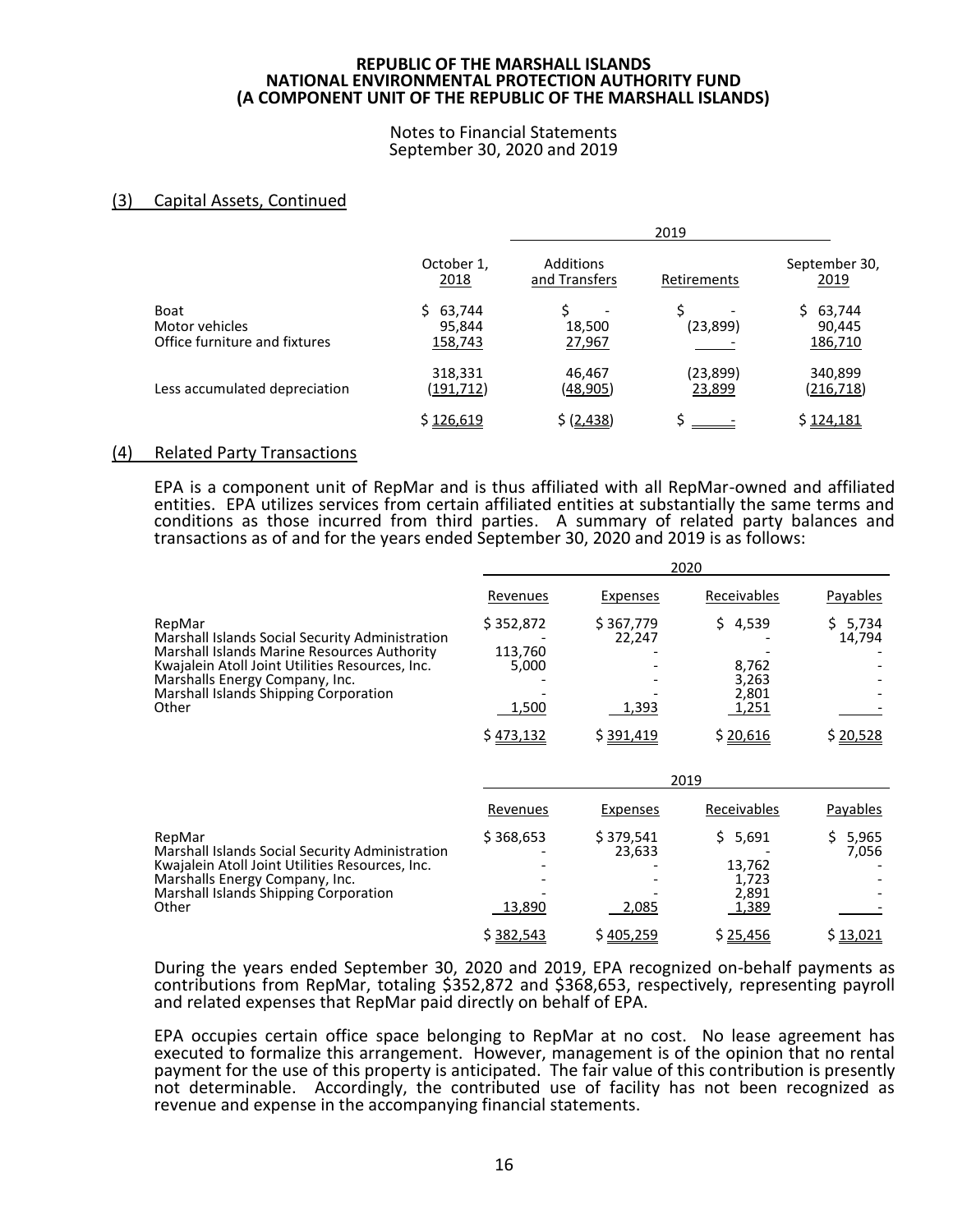Notes to Financial Statements September 30, 2020 and 2019

#### (5) Risk Management

EPA is exposed to various risks of loss related to torts; theft of, damage to, and destruction of assets; errors and omissions; injuries to employees; and natural disasters. EPA has elected to purchase commercial insurance from independent third parties for the risks of loss to which it is exposed. Settled claims from these risks have not exceeded commercial insurance coverage in any of the past three years.

#### (6) Contingency

EPA receives a substantial amount of its revenue from annual RepMar appropriations. A significant reduction in the level of budgetary support from RepMar, if this were to occur, may have an effect on EPA's programs and activities. For the year ending September 30, 2021, RepMar appropriated \$557,201 for the purpose of funding EPA's programs and activities.

#### (7) COVID-19 Pandemic

On March 11, 2020, the World Health Organization declared the novel strain of coronavirus (COVD-19) a global pandemic and recommended containment and mitigation measures worldwide. On October 28, 2020, one confirmed case was identified in the Marshall Islands. On November 17, 2020, an additional three cases were identified and which were isolated and contained. As of October 12, 2021, no community transmission has been identified. EPA has determined that should community transmission occur in the Marshall Islands, it may negatively impact the EPA's programs and activities due to EPA's dependency on RepMar appropriations. The effect of the pandemic to RepMar is also uncertain and future available funding through RepMar appropriations may be limited. Therefore, while EPA expects this matter to potentially cause disruptions to operations, the related financial impact cannot be reasonably estimated at this time.

#### (8) Subsequent Event

On December 29, 2020, EPA settled an environmental case for damages caused by a grounded vessel in the Kwajalein Atoll lagoon on May 8, 2015. The defendant paid an amount of \$44,000 to EPA, which was received on January 11, 2021.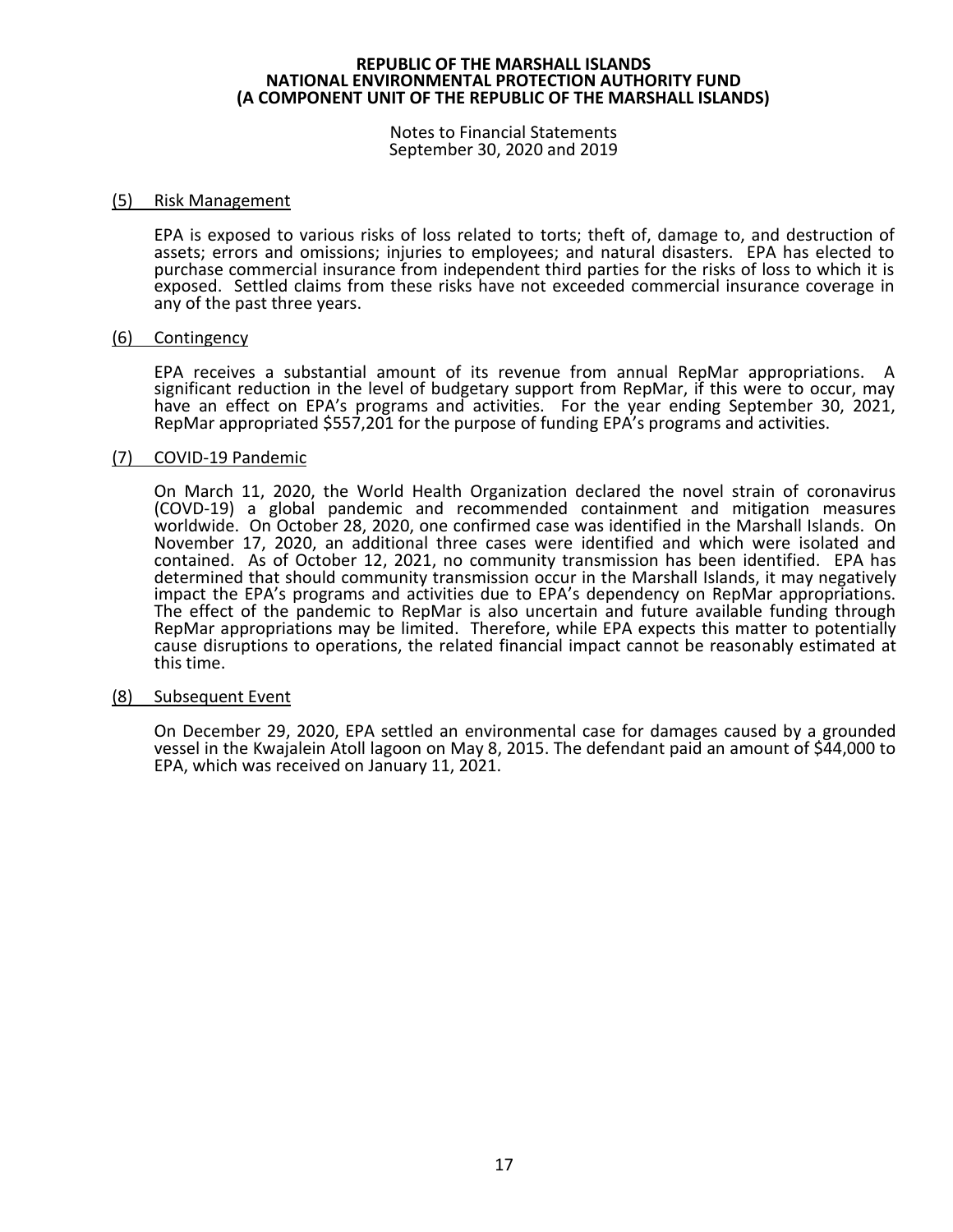

Deloitte & Touche LLP 361 South Marine Corps Drive Tamuning, GU 96913 USA

Tel: +1 (671) 646-3884 Fax: +1 (671) 649-4265

www.deloitte.com

#### **INDEPENDENT AUDITORS' REPORT ON INTERNAL CONTROL OVER FINANCIAL REPORTING AND ON COMPLIANCE AND OTHER MATTERS BASED ON AN AUDIT OF FINANCIAL STATEMENTS PERFORMED IN ACCORDANCE WITH** *GOVERNMENT AUDITING STANDARDS*

Board of Directors Republic of the Marshall Islands National Environmental Protection Authority Fund:

We have audited, in accordance with the auditing standards generally accepted in the United States of America and the standards applicable to financial audits contained in *Government Auditing Standards* issued by the Comptroller General of the United States, the financial statements of the Republic of the Marshall Islands National Environmental Protection Authority Fund (EPA), a component unit of the Republic of the Marshall Islands, which comprise the statements of net position as of September 30, 2020, and the related statements of revenues, expenses and changes in net position and of cash flows for the year then ended, and the related notes to the financial statements, and have issued our report thereon dated October 12, 2021.

# **Internal Control Over Financial Reporting**

In planning and performing our audit of the financial statements, we considered EPA's internal control over financial reporting (internal control) as a basis for designing audit procedures that are appropriate in the circumstances for the purpose of expressing our opinion on the financial statements, but not for the purpose of expressing an opinion on the effectiveness of EPA's internal control. Accordingly, we do not express an opinion on the effectiveness of EPA's internal control.

A *deficiency in internal control* exists when the design or operation of a control does not allow management or employees, in the normal course of performing their assigned functions, to prevent, or detect and correct, misstatements on a timely basis. A *material weakness* is a deficiency, or a combination of deficiencies, in internal control such that there is a reasonable possibility that a material misstatement of the entity's financial statements will not be prevented, or detected and corrected on a timely basis.

Our consideration of internal control was for the limited purpose described in the first paragraph of this section and was not designed to identify all deficiencies in internal control that might be material weaknesses or significant deficiencies. Given these limitations, during our audit we did not identify any deficiencies in internal control that we consider to be material weaknesses. However, material weaknesses may exist that have not been identified.

#### **Compliance and Other Matters**

As part of obtaining reasonable assurance about whether EPA's financial statements are free from material misstatement, we performed tests of its compliance with certain provisions of laws, regulations, contracts, and grant agreements, noncompliance with which could have a direct and material effect on the financial statements. However, providing an opinion on compliance with those provisions was not an objective of our audit, and accordingly, we do not express such an opinion. The results of our tests disclosed no instances of noncompliance or other matters that are required to be reported under *Government Auditing Standards*.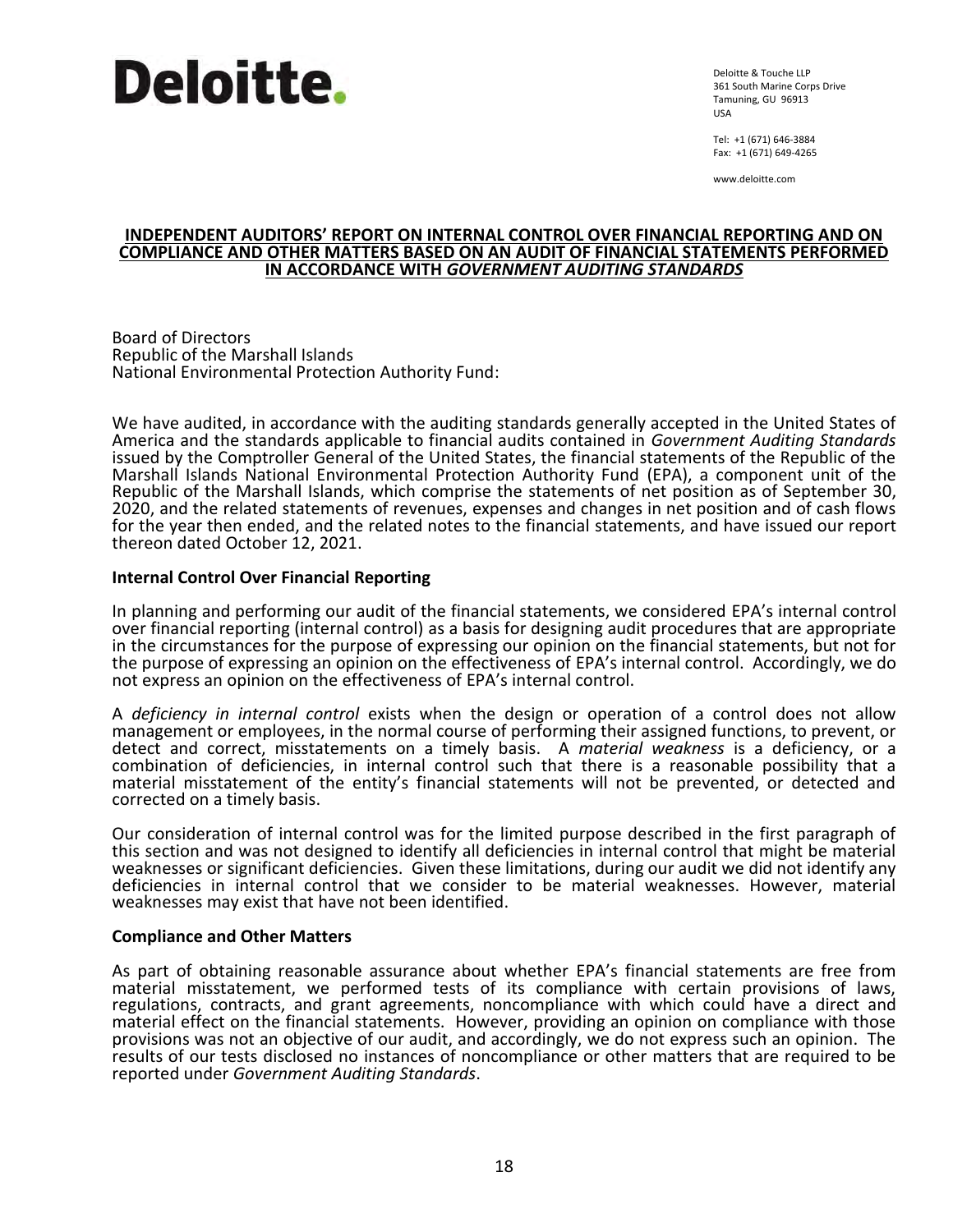

# **Purpose of this Report**

The purpose of this report is solely to describe the scope of our testing of internal control and compliance and the results of that testing, and not to provide an opinion on the effectiveness of the entity's internal control or on compliance. This report is an integral part of an audit performed in accordance with *Government Auditing Standards* in considering the entity's internal control and compliance. Accordingly, this communication is not suitable for any other purpose.

loite Nachell

October 12, 2021